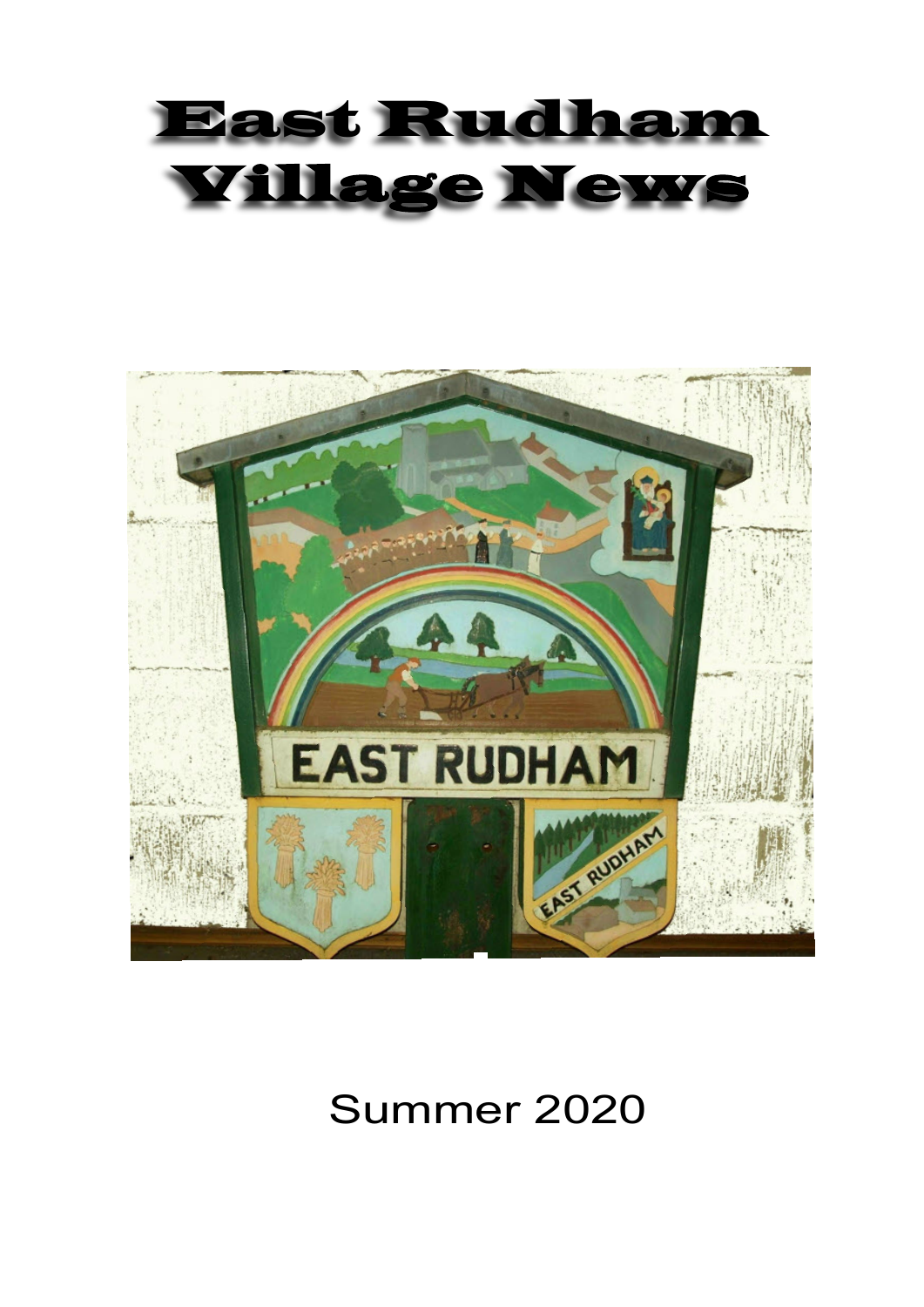### **Members of East Rudham Parish Council**

| 01485 528 273 |
|---------------|
| 01485 529 086 |
| 01485 528 356 |
| 01485 576 138 |
| 01485 529 297 |
| 01485 528 243 |
| 01485 528 903 |
| 01485 528 921 |
| 07584 192 846 |
| 01485 578 462 |
|               |

Meetings of East Rudham Parish Council normally start at 7.15pm. when Parishioners are welcome to come along at 7.00pm for informal discussion with members of the Council.

Due to the Corona Virus Pandemic meetings are not being held as normal. When we can resume them in the Village Hall there will be notices both on the notice board and on the Web site

# **The news letter is funded and produced by East Rudham Parish Council**

eastrudhampc@gmail.com www.eastrudhamparishcouncil.norfolkparishes.gov.uk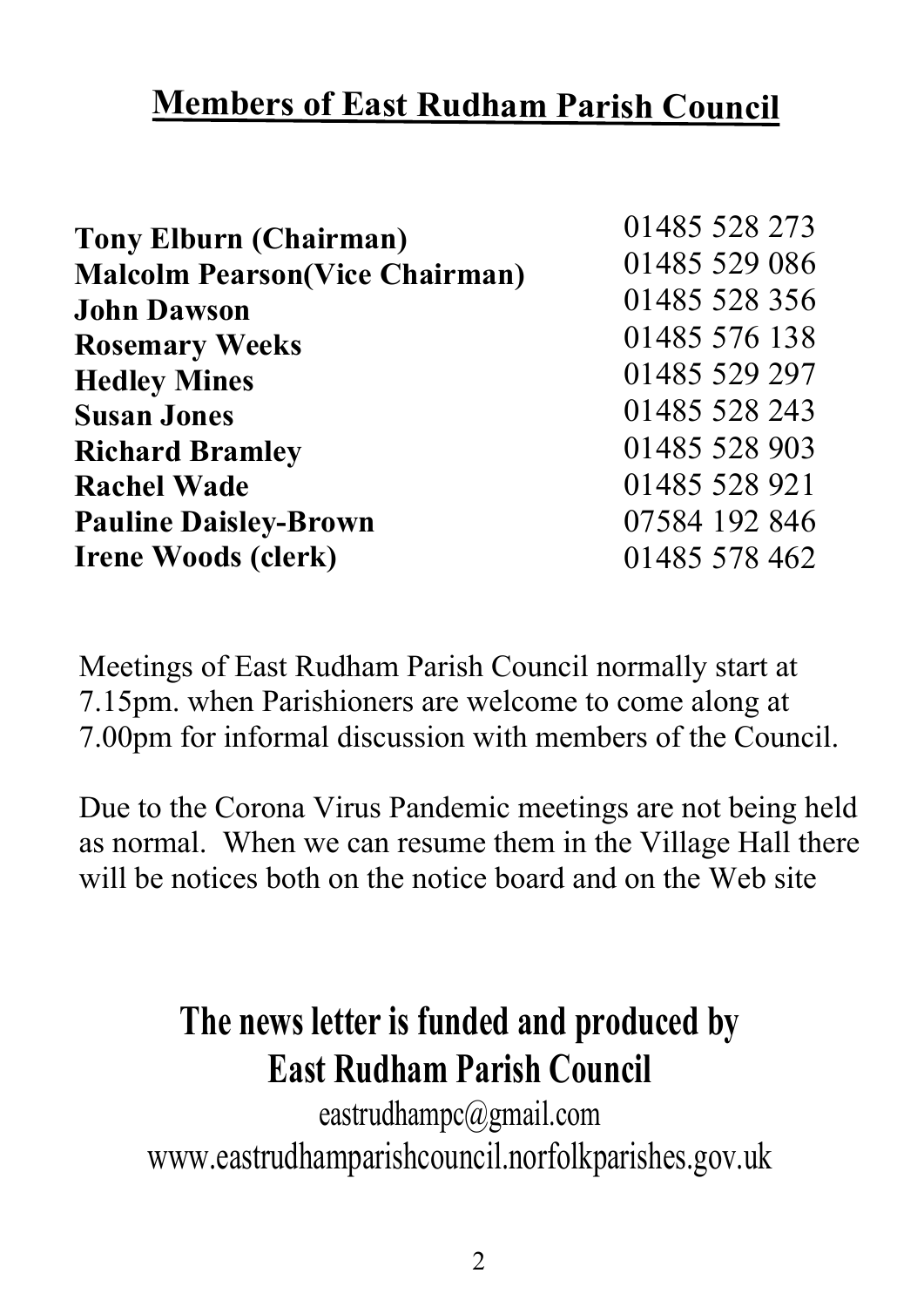# Parish Council News

Normally we would be reporting the results of the Annual Parish Council and Electors meetings, but this year is not normal.

The Parishioners/Electors meeting will not take place this year due to Government restrictions on meetings.

We still endeavour to keep the Parish Council operating in a basic form i.e. to pay our usual accounts.

One change that took place at the end of April was that Irene Woods our Clerk for the past 16 years retired; we thank her for all her conscientious work.

A new clerk replaced her from the beginning of May; her name is Mrs Jodie Bond.

The fencing of a section of the Village Green project has now been completed on the north side to the eastern end. Judging by the positive comments received it is most likely that the Parish Council will seek further funding for a continuation of this section. Funding for the project was provided by Jacks Lane Windfarm.

Funding has also been provided by Norfolk County Council Parish Partnerships to enable a village gateway to be installed at the East A148 approach to the village.

With the use of the Sam2 signs an assessment can be made as to the speed control benefit they will have.

The Annual Village litter pick was a successful event with a good number of volunteers. The Parish Council is now in possession of a complete litter collection equipment kit, so that now a collection can be organised at any time.

Arrangements are in progress for a future Annual Parish Meeting.

Cllr Tony Elburn. Chairman.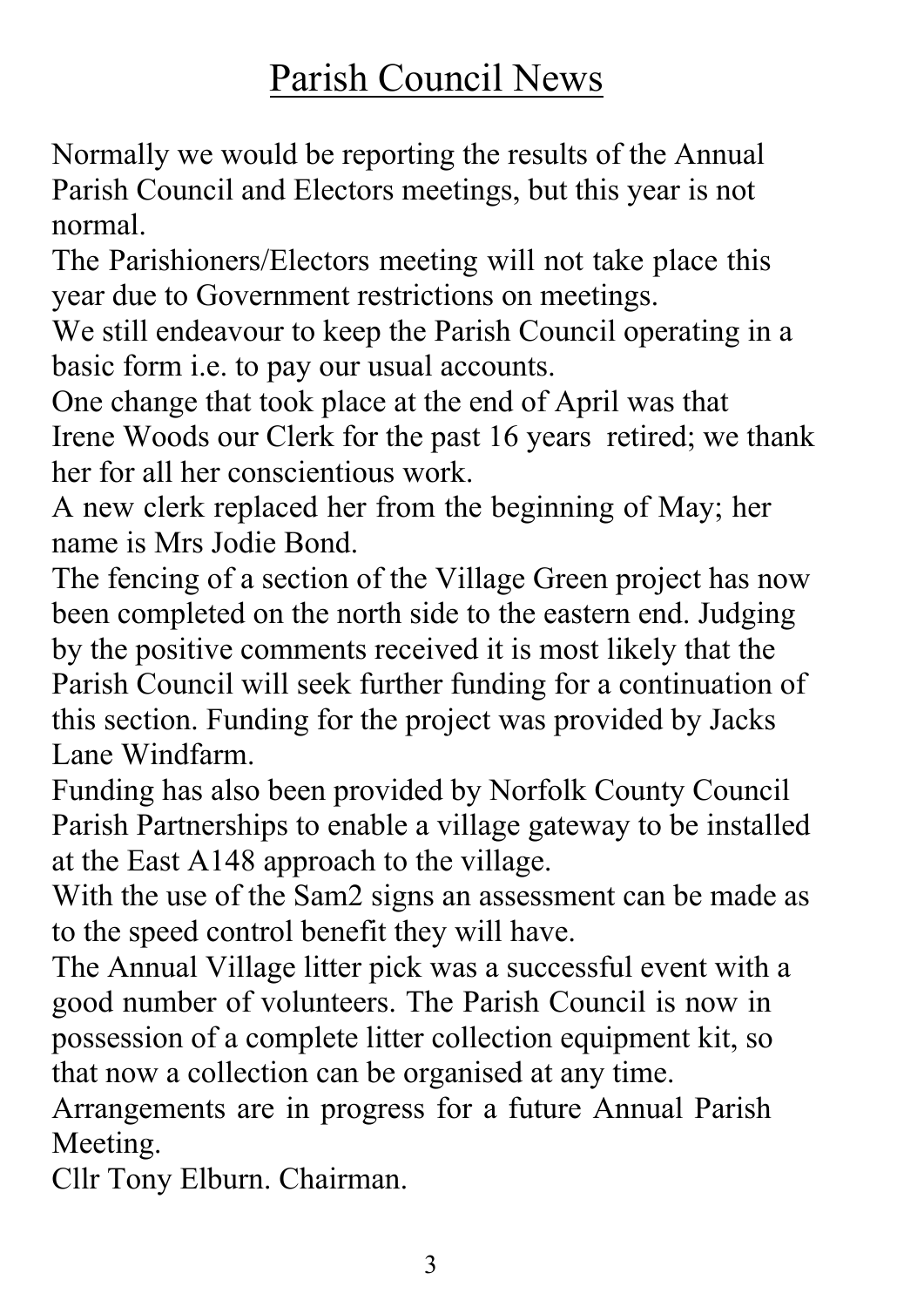**East Rudham Community Page** Launched on Facebook in March 2020

#### **The Parish council launched a Facebook page titled 'East Rudham Community' in early March.**

**The page is open to members only, to be a member you just have to be a resident of East Rudham.**

**As well as local events / news the page will include a Neighbourhood Watch area where members can post anything suspicious or worrying occurring in the village. As well as informing neighbours items posted here could assist the police with any enquiries in the future.**

 **Look out for this new page. Apply to be a member from March 2020 Together lets make our village a safer place for everyone.**

#### **Parish Council Response to Coronavirus (COVID-19)**

Prior to the announcement of a lockdown in March the Parish Council had decided to make £1000 available to support those most affected by the lockdown. It was quickly identified that essential supplies for the vulnerable and those whose household income had been lost needed to be a priority.

The council was extremely lucky that an existing business that was closing during the lockdown made its premises available and most importantly allowed us access to their suppliers, which meant we could purchase the supplies we wanted. Without this access we would not have been able to start a shop as suppliers would not take on new customers and for that we are extremely grateful to Jane's Coffee Corner.

4 The community shop opened on the 20th March, managed by volunteers 7 days a week for 1 hour a day. Within a week of opening we were awarded a £1000 grant from the National Emergency Trust (NET) to cover the running costs/expenses of the shop, the coordinator and volunteers for a 12 week period.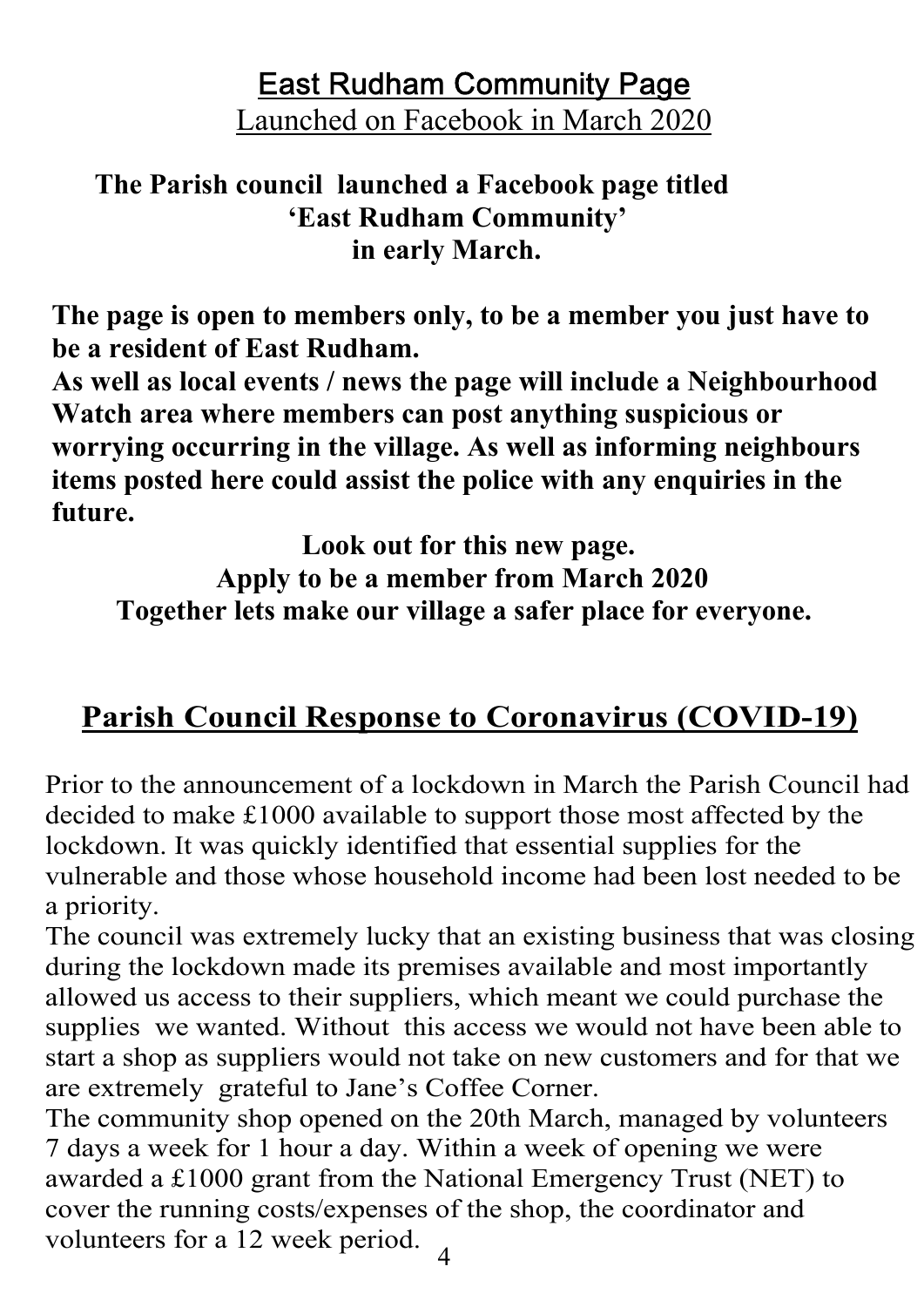The council also opened a Community page on social media in an attempt to keep people informed but unfortunately social media also became a platform for some incorrect information which deflected from the important work being done. During the emergency the Parish Council, through the community shop worked with the Dewing Trust Charity to supply 50 grow packs for local children, 50 packs of PPE for people deemed at risk and food parcels for local households that had lost all their income during the period.

We also provided regular shopping deliveries for some families, identified to us by the Borough Council, as needing support. We were pleased to assist in the setting up of a community shop on The Kiptons, West Raynham.

At the time of writing we are entering the final 2 weeks of running the shop and it is hoped that the initial £1000 made available by the Parish Council will be returned to the Council reserves to be available should a second lockdown take place.

The Parish Council would like to thank all the businesses and organisations that supported this project, either by allowing the use of their premises or keeping us supplied.

Elly at Bircham Windmill Shaun and his team at Bookers Cash and Carry Dewing Trust Charity East and West Rudham Primary School Jane's Coffee Corner Kews Butchers Kings Brothers The delivery drivers from Morrisons and Tescos Penny from Tuppenylane

Thanks also to the businesses who have continued to stay open through this difficult period

The Egg Shop Kews Butchers Nanny P's

*Lastly but by no means least a massive thanks to all our volunteers and especially Jane Watts who worked tirelessly at home to co-ordinate shopping orders, prescription collections etc with our team of volunteers.*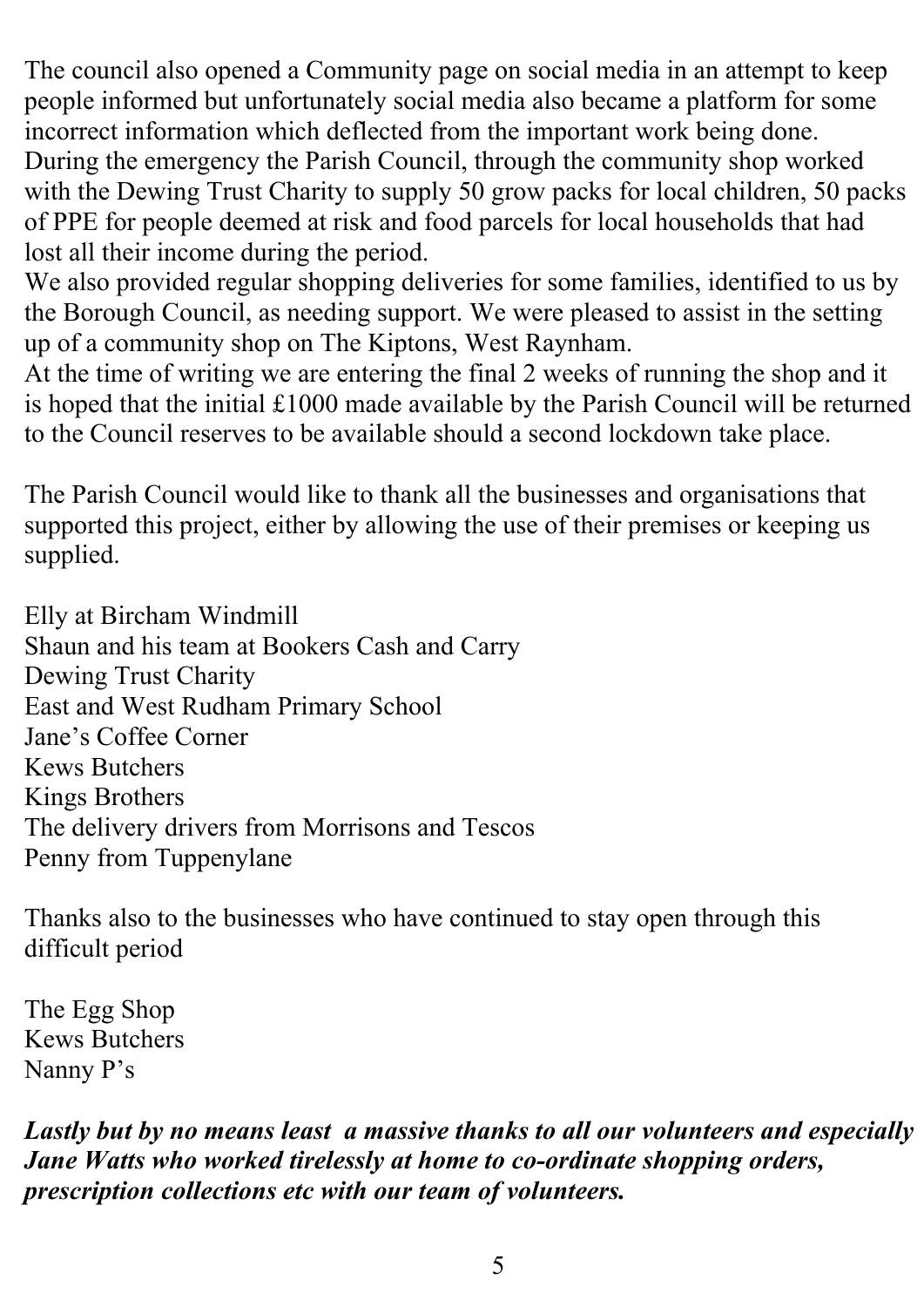### **Family Butchers since 1942 P J KEW,** www.norfolkbacon.co.uk

A rural shop selling produce across the UK.

 We make sausages (including gluten free) and burgers. Bacon, collars and gammons are cured and smoked on the premises and traditional cooked ham is produced too.

 Beef, lamb and pork are locally sourced via our Norfolk supplier and **Diaper chickens** come up from Suffolk.

We also stock **Norfolk Honey** from Stanhoe.

Richard and Robbie 01485 528236

#### **PUBLICISE YOUR SOCIETY OR EVENT**

 **We welcome contributions from villagers, local groups and societies for printing in the East Rudham Parish Newsletter. Please send to rofrizz@btinternet.com by Aug 16th 2020 For inclusion in the Summer edition delivered to every household and also published on our website Advertisements are also very welcome, ½ page at £6/issue, full page at £12/issue.**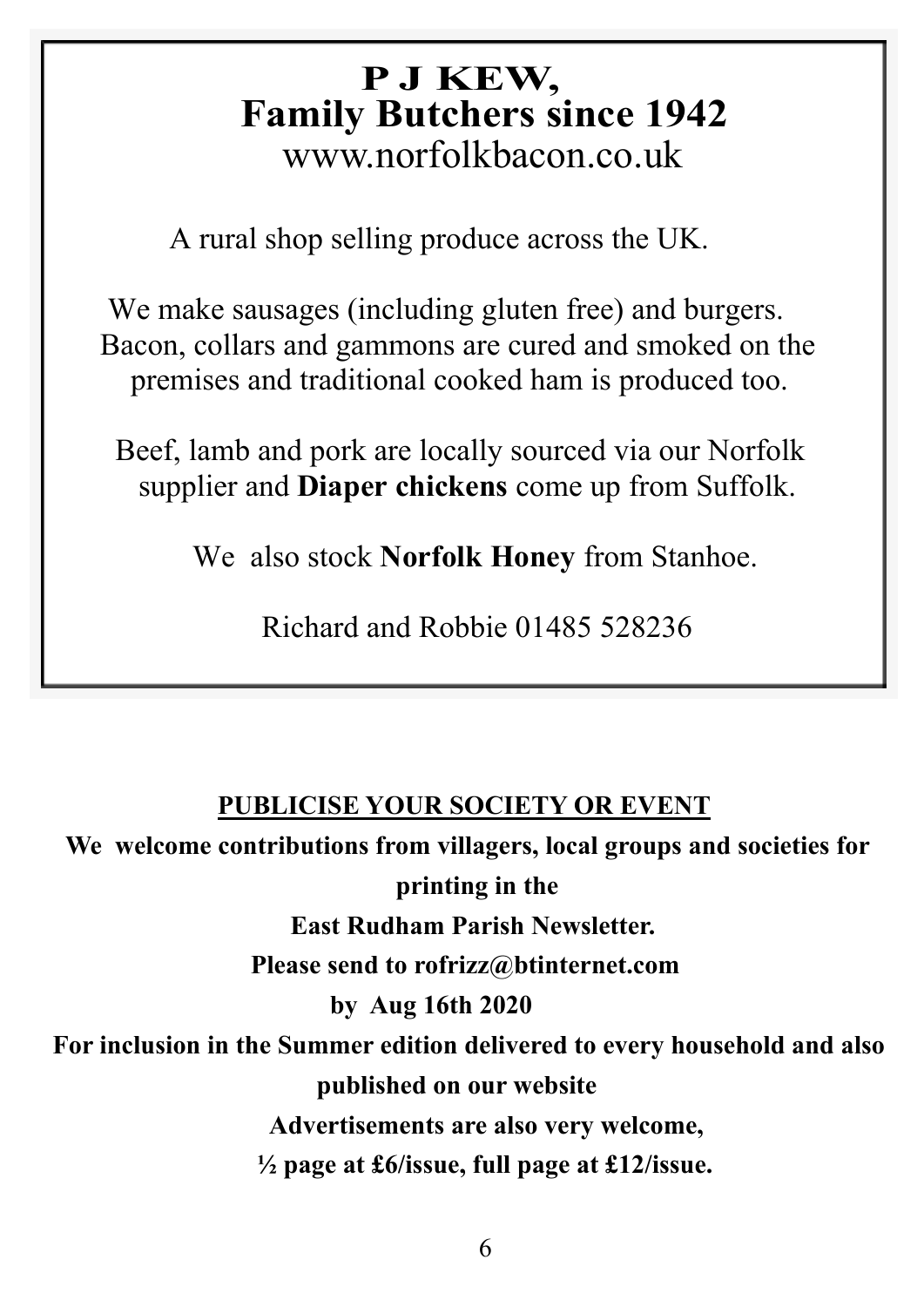### **FLY- TIPPER FINED OVER £1700**.

 Following on from the report in the 2019 summer newsletter. The campaign to SCRAP fly-tipping in west Norfolk continues with a successful prosecution.

Last month a man who pleaded guilty to dumping 14 fridges and two cookers in Syderstone as well as household waste in Pentney was ordered to pay £1700 in costs, fines and compensation.

Cllr Ian Devereux, borough council cabinet member for Environment, welcomed the conviction: "Fly-tipping is a blight on our area and to remove, investigate and dispose of it costs taxpayers money "Investigations are time consuming, this particular case took nearly 18 months to bring to court which is not unusual. The borough council have officers that work full time on looking in to cases of illegal fly-tipping. Checking the evidence, chasing up leads and reports from members of the public. Putting that information together and getting to a level where we can take it to court is a complex and lengthy process."In west Norfolk in 2018 we had 1500 cases of waste dumped illegally, the figure reduced to less than 1000 last year but I'll be pleased when the figure is zero."

The SCRAP Fly-tipping campaign is highlighting that it is really important that you give your waste to registered waste carriers. If you're suspicious of them you can check their credentials with the Environment Agency. The householder duty of care means everyone has responsibility for disposing of their waste legally and failure to do so could result in an unlimited fine.

People can avoid a fine by following the SCRAP code:

**S**uspect ALL waste carriers

**C**heck with the Environment Agency on 03708 506 506 that the provider taking the waste away is licensed

**R**efuse unexpected offers to have waste taken away

**A**sk what will happen to the waste

**P**aperwork should be obtained – a waste transfer note or at least get a full receipt

For more information about the campaign, fly-tipping and legal ways to get rid of unwanted items, visit: www.norfolkrecycles.com/scrapflytipping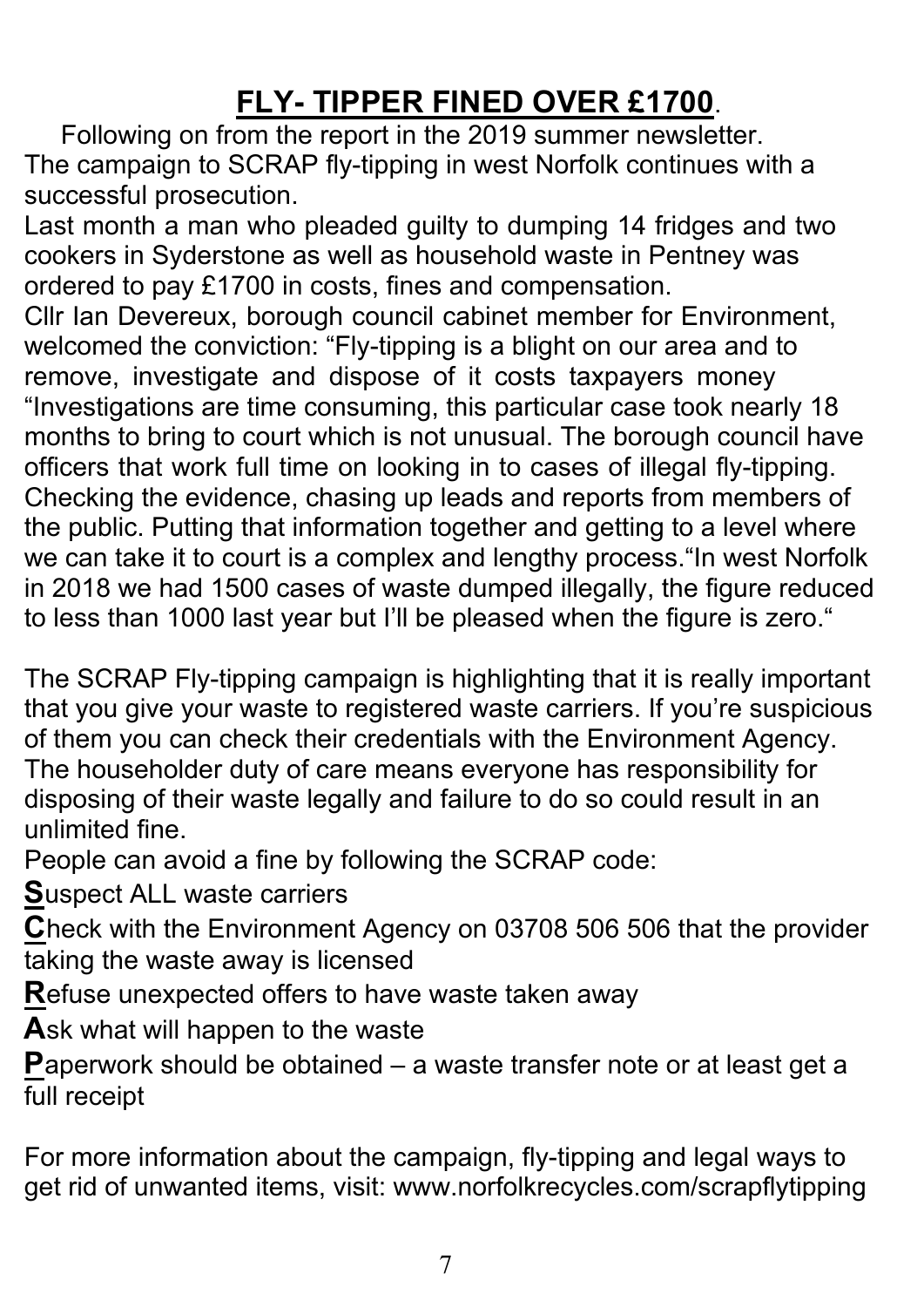# *SIMON WADE*



# *ELECTRICAL ENGINEERING SERVICES*

# *COMMERCIAL- INDUSTRIAL -DOMESTIC*

# *AGRICULTURAL - RETAIL - LEISURE*

## *INSTALL - MAINTAIN - REPAIR 24HR SERVICE*



Tel 07876 508860 wade.simon@btinternet.com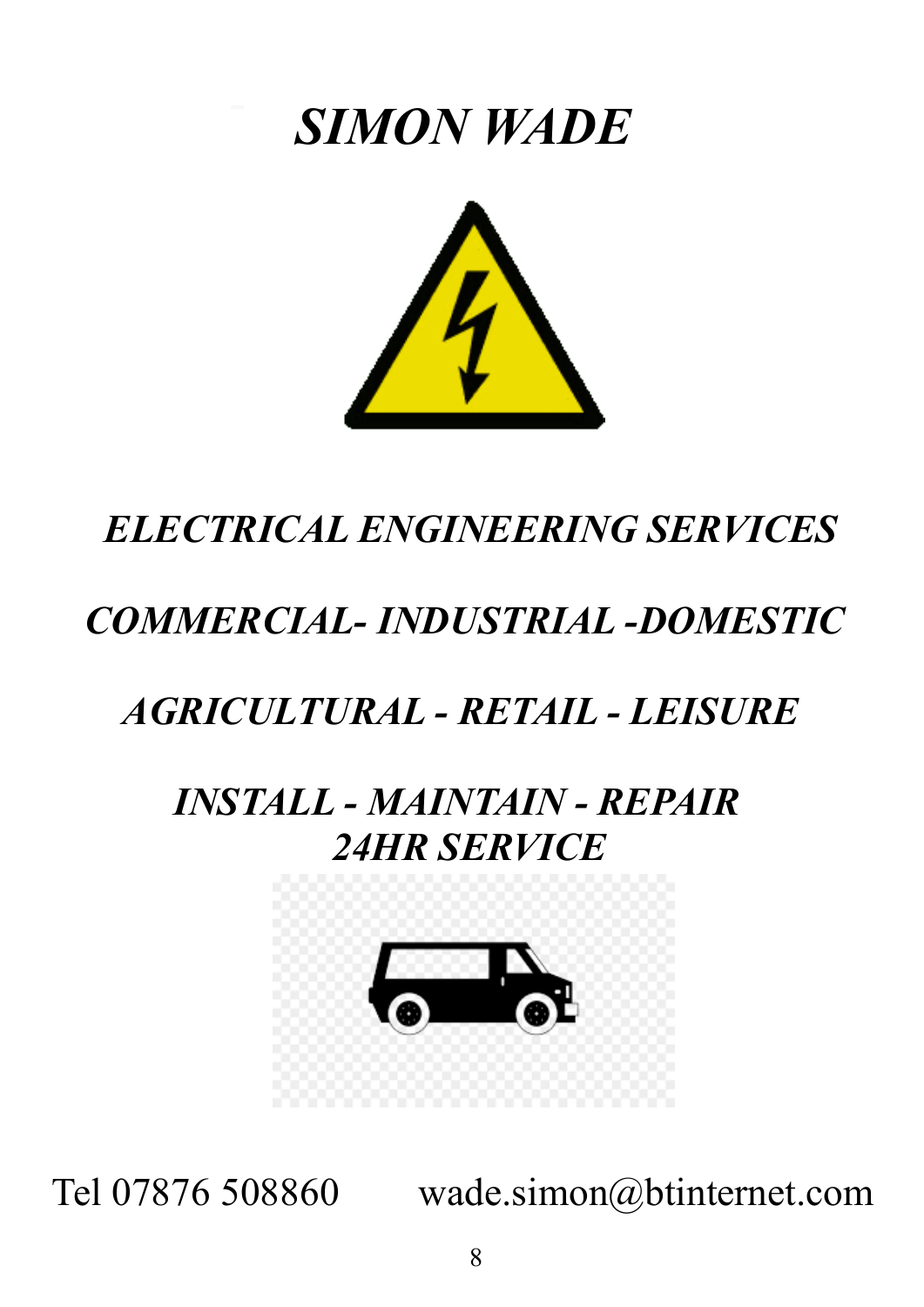# We understand pets are part of the family

- Professional personal care for your much loved pet is our pride
- Full modern diagnostic facilities on site
- 24 hour emergency service



↓ 01485 528 221

- **9** Fakenham Rd. East Rudham. King's Lynn, Norfolk, PE31 6TA
- $\ge$  reception@anchoragebarnvets.co.uk

**ANCHORAGE BARN** 

**VETERINARY CLINIC** 

www.anchoragebarnvets.co.uk



# *NW Garden Services Garden, Landscape and Property Services*

# *Neil Williamson*

**Free Estimates NPTC Qualified Chainsaw Operator Public Liability Insured Waste Carrier Licence**



# **01328 701137 07900 241 336 nwgardenservices@gmail.com**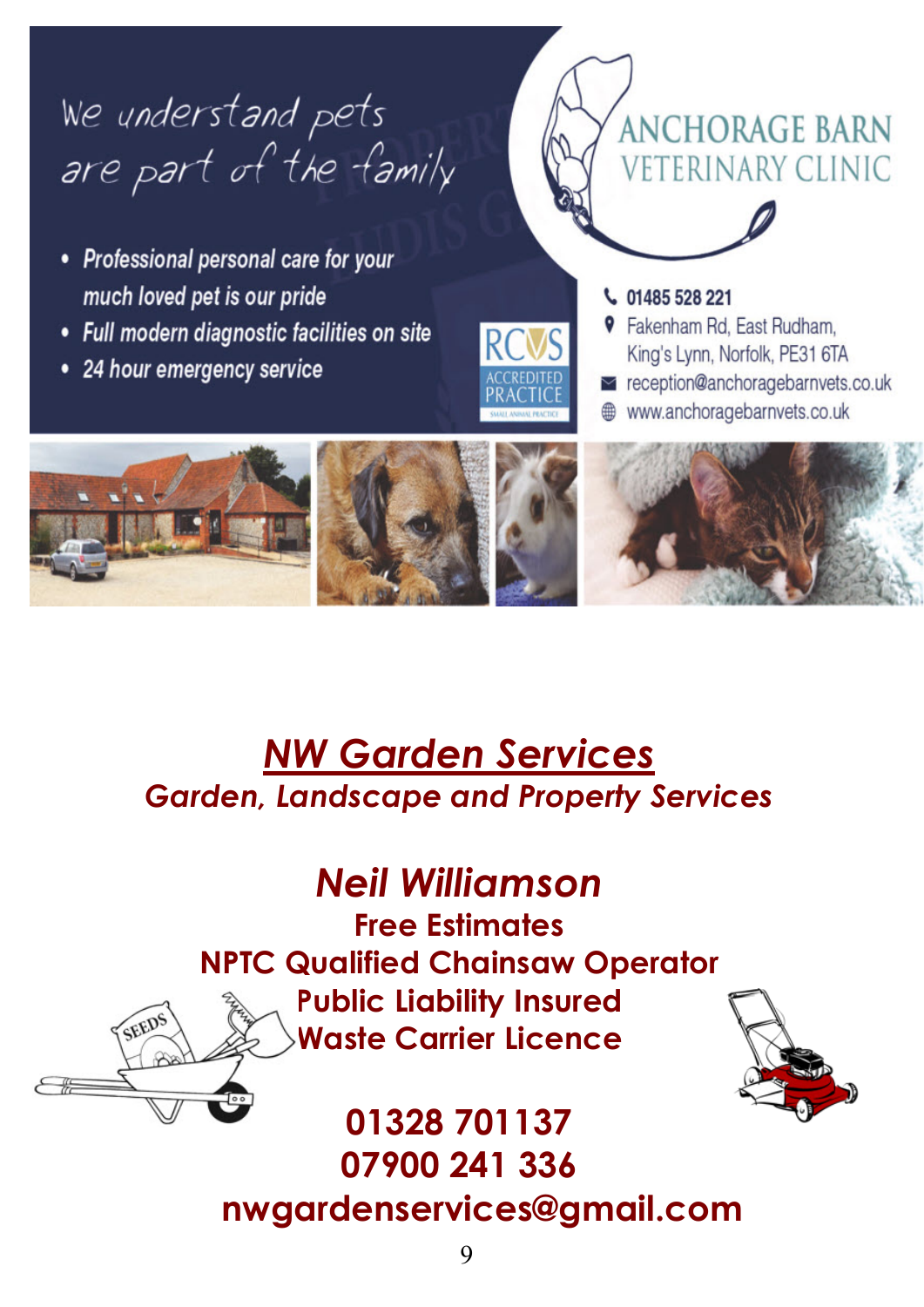From: The Independent Group of Councillors, Borough Council of Kings Lynn and West Norfolk;

Leader Cllr. Terry Parish to whom any response should be directed.

#### An Open Letter to LIZ TRUSS, MP and to JAMES WILD, MP

On the 2nd and 3rd of May a member of our Independent Group of Councillors highlighted, to you both, the comparatively high infection and death rates from the COVID 19 Virus, in the King's Lynn and West Norfolk District, and questioned whether the testing resources in this area were adequate and/or had been applied appropriately.

Since then, it has become increasingly apparent that the death rate in this District has remained much higher than in the rest of Norfolk.

The latest figures from the Office of National Statistics accentuate this position and are cause for real disquiet.

Whilst you have both expressed concern, nothing seems to have been done by Government, and nothing substantial by the County Council or Clinical

Commissioning Group to understand why this is the case, either through data analysis – "follow the science" – or testing.

You have the position, responsibility and resources to analyse the predicament your constituents are facing.

We are asking that you use all your means to identify the core issues behind this terrible situation.

As a minimum, we need to have a more intensive testing regime and to be at the forefront of the roll-out of track and trace.

If you have acted appropriately since this letter was written, thank you. Otherwise, please, will you do something?

#### **Excerpt from Open letter published on June 5th from James Wild.**

People are rightly concerned about disparities in infection rates and deaths. Norfolk's public health director is looking at the underlying reasons in West Norfolk. This week the Health Secretary published a Public Health England review which looked at risk levels nationally in COVID-19 deaths.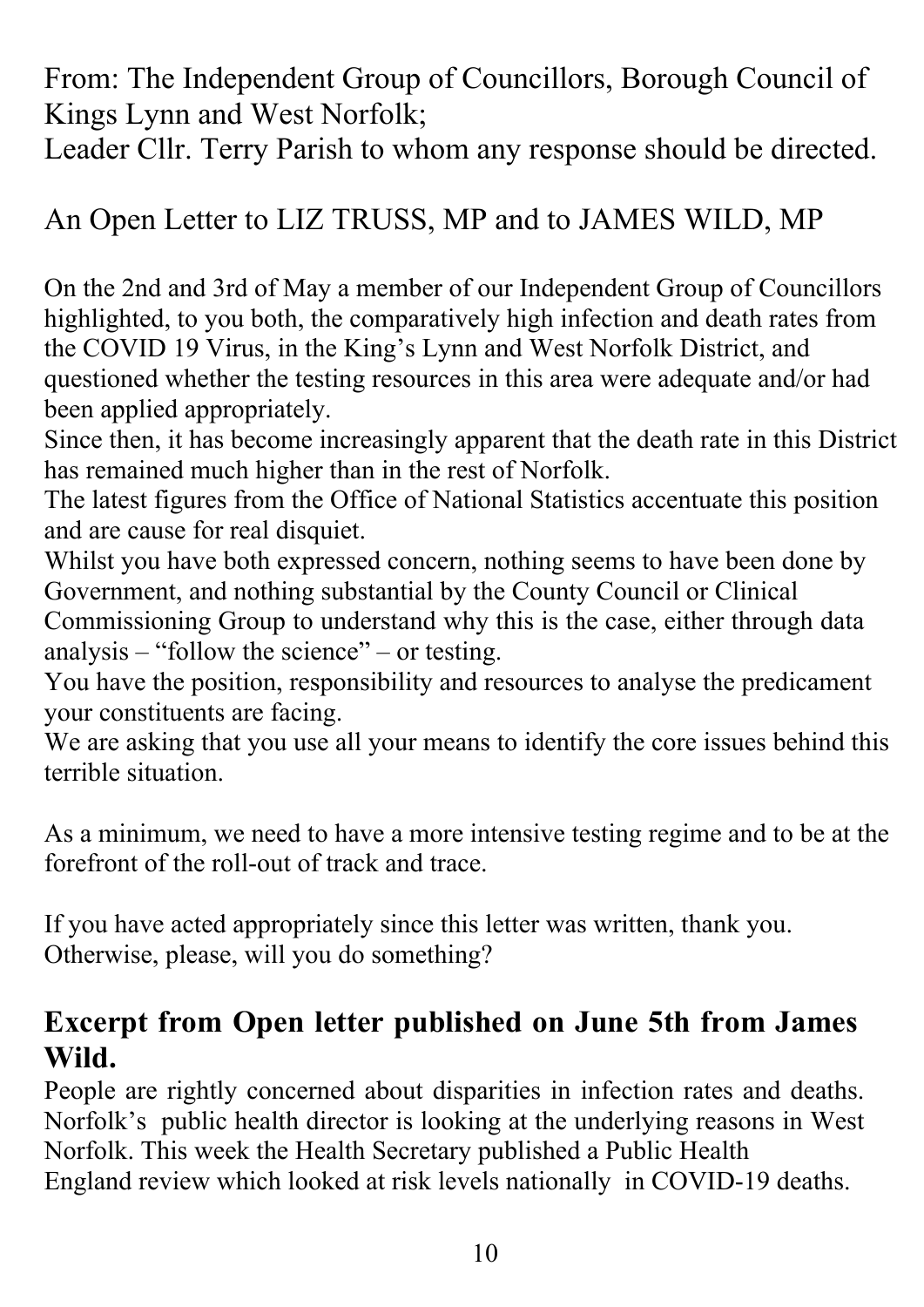#### Plastic bottle recycling pilot highlights scalable **solution to help meet UK's recycling challenges**

Greenredeem is today calling for Defra to invest in convenient recycling solutions that create sustained behaviour change by appealing to people's priorities, rather than focusing solely on rolling out a deposit return scheme (DRS) in the UK

In a new report, 'Money back for our empties - the recycling solution for our plastic bottles?', Greenredeem highlights the benefits of the scalable closed loop recycling model piloted through its year-long programme with 25 schools, and questions the effectiveness of DRS. Between January to December 2019, Greenredeem – which works with councils, brands, manufacturers and retailers to create sustained behaviour change – trialled interactive recycling kiosks alongside educational activity across 25 primary and secondary schools in Windsor and Maidenhead.

Pupils could scan and deposit plastic drinks bottles while engaging with videos, images and facts about recycling and the environment, which were displayed on each kiosk. Students were also engaged through tailored lesson plans, developed with Plastic Oceans UK, to help them understand how to responsibly consume and dispose of plastics. Every bottle deposited earned 5 pence for the school, to be spent on further educational initiatives. As bottles were scanned, this allowed analysis of the brands and types of products, helping to understand what was being recycled.

By offering educational and financial benefits and using the kiosks to create a focal point for engagement, the model improved recycling quality and capture rates, reduced littering and contributed to a circular economy – while keeping all recycled plastic in the UK.

12,000 pupils recycled nearly 160,000 plastic bottles over the 12 months – weighing a combined total of 5 tonnes – with plastic drinks containers sourced at school, from home, events, and litter picks. As part of the closed loop process, recycled bottles were collected from the kiosks each week, providing a very clean amount of PET, which was used to create new plastic bottles.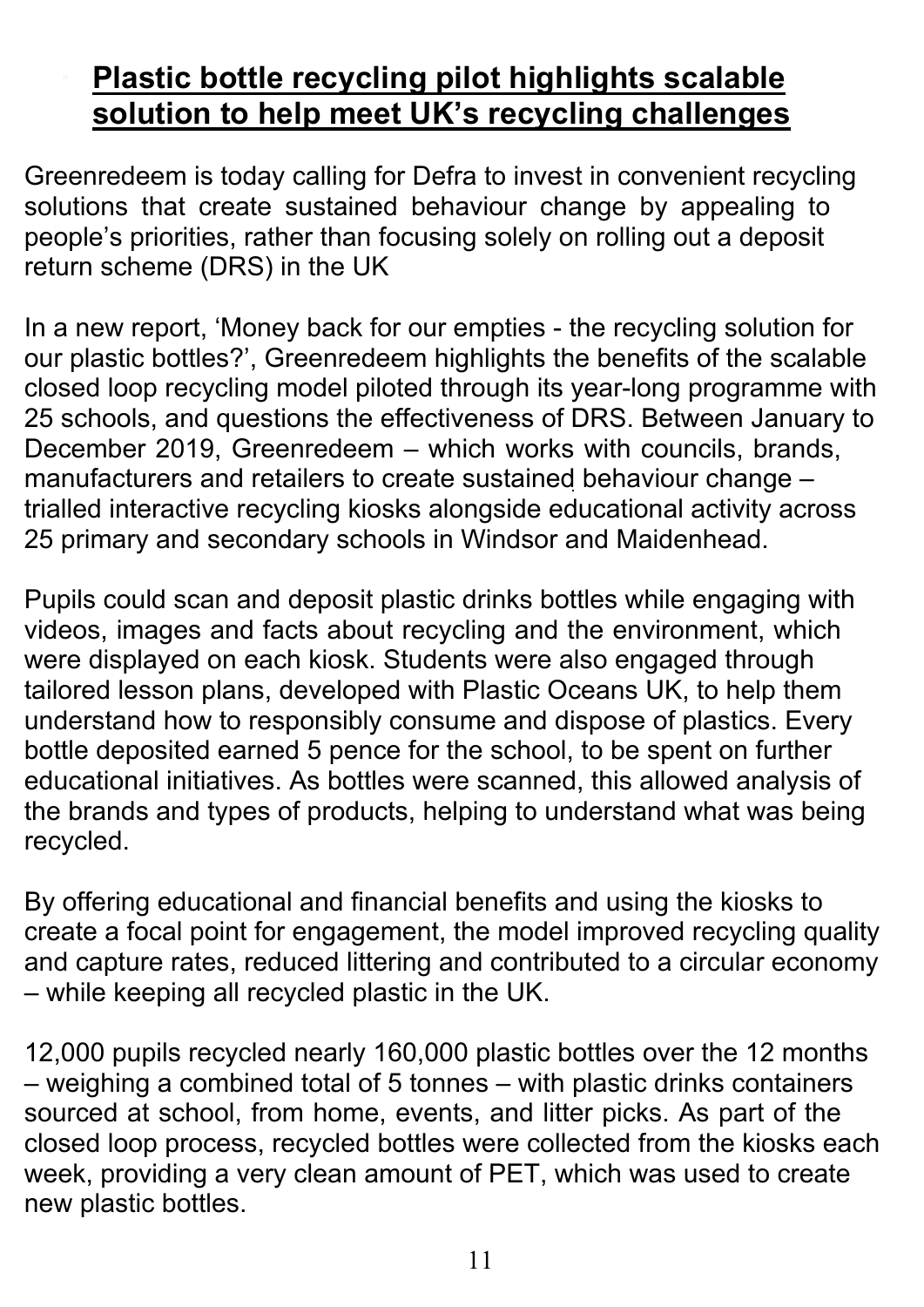## *JANE'S COFFEE CORNER TAKEAWAY MENU*

#### **Drinks**

Coffee £2.50 (Decaf available on all Coffees and Tea) Iced Coffee £2.70 Tea £1.70 Speciality Tea (Camomile, Lemon and Ginger, Peppermint, Earl Grey) £2.00 Cappuccino £2.70 Latte £2.70 Flat White £2.70 Hot Chocolate £2.70 Add cream and marshmallows for 50p Milkshakes ( Strawberry, Chocolate, Banana) £2.50 Cans £1.20 ( Coke, Diet Coke, 7up Free, Orange Tango Bottled Water Still or Sparkling £1.00 Sugar free Cup Drink 50p **Snacks**

Fruit Scone £1.50 Cheese Scone £1.50 Sausage Roll £2.50 Fruit Scone, Clotted cream and a pot of Tiptree Raspberry Jam £2.30 Slice of cake (Please ask for today's choice) £2.20 Tray bake £1.50 Ice Creams (Please see Ice Cream menu)

#### **Lunch Menu**

Hot Pork Roll served with Apple Sauce and Tortillas £5.50 Chilli and Cheese Nachos £5.50 Cheesy Chips £3.50 Cheese and Ham Ploughman's Box £5.50 3 Cheese Ploughman's Box £5.50 Chickpea, Beetroot and Feta Salad £5.00 (Feta can be swapped with Vegan cheese upon request) Loaded Chips (Choose from Chilli & Cheese or Cheesy BBQ Pulled Pork) £5.50 Sandwiches with one filling (Cheese, Ham, Tuna, Sweet corn) £4.00, Add 50p for each additional filling **Open Thursday, Friday & Saturday 10am-2pm Opening times subject to change and extension and will be advertised on Jane's Coffee Corner Facebook Page** Please ensure you maintain a good social distance whilst waiting for take away food, Contactless payment method preferred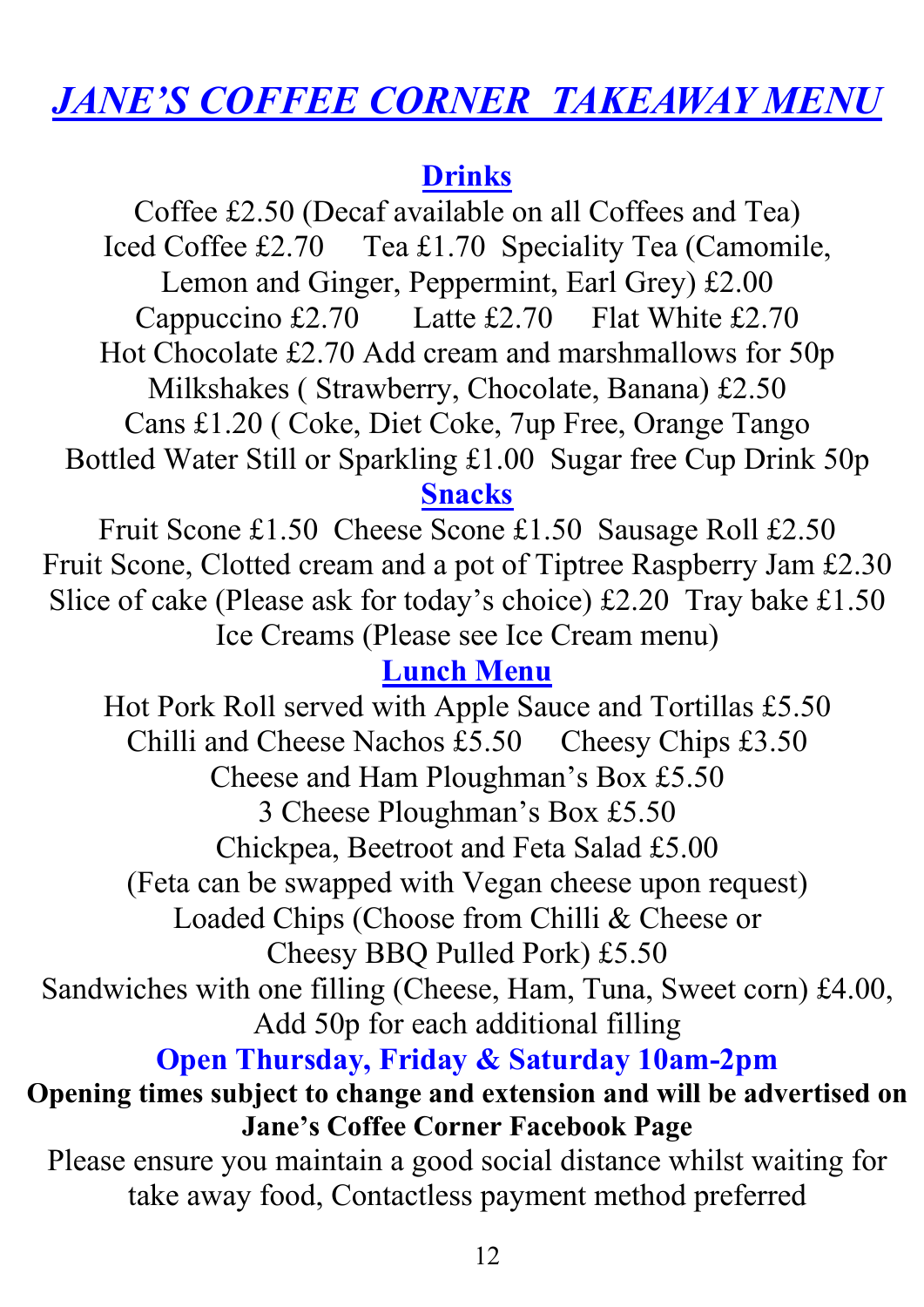# *PARTRIDGE & PEONY*

 **The Green, East Rudham**



# *BESPOKE FLORISTRY FOR ALL OCCASIONS*

Opening Times Please ring for an appointment, to order flowers or to check opening times Sunday - closed

**Telephone 07814 453736**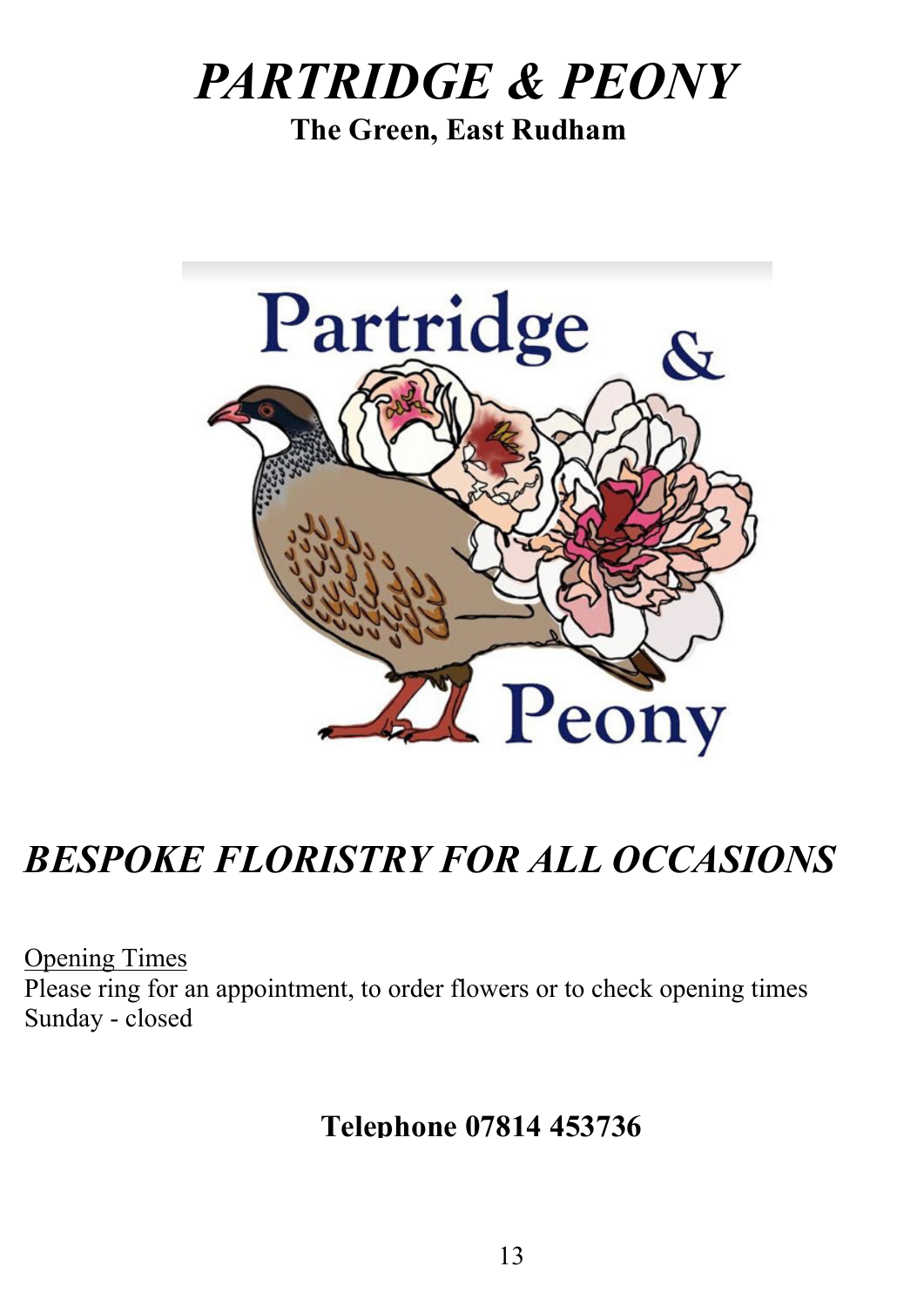## **MUGA Guidance for Tennis: May 2020**

Having studied the LTA Guidance regarding the use of tennis courts we have decided that limited, controlled use of the MUGA should be possible.

We have put together the following guidance that must be adhered to.

If we find the guidelines are ignored we will have to lock the court until further notice so please be fair to everyone if you want to play tennis here.

Tony Dessent in Wensum House, on the corner of Station Road with Broomsthoroe Road, is holding the key to the MUGA.

Members can borrow the key to open up for tennis.

Tony is available on 01485 528514 and he will let you know if a time is available to play. Membership fees for the year had been postponed but we may be able to reintroduce these soon so when we do please keep up with your membership for the coming year.

We cannot open up for football as yet because of social distancing rules.

#### **Please Follow This Guidance**:

Tennis Singles is permissible.! Only Doubles if you are all from the same household! Coaching only on a one to one basis is allowed! Wear thin gloves to play if possible! ALWAYS STAY 2 METRES APART ! DO NOT share equipment: Racquets or Balls! Only use your own balls when serving.! Return your opponent their ball/s by racquet or by kicking! If changing ends go round the net using opposite sides! Wipe down net winder and gate handle or any other touch points after use! LOCK UP & RETURN KEY AS SOON AS YOU HAVE FINISHED ! The key & Guidance card should be put through the letterbox back at Wensum House.

Thank you very much for your cooperation.

#### *In this way we can keep everybody safe*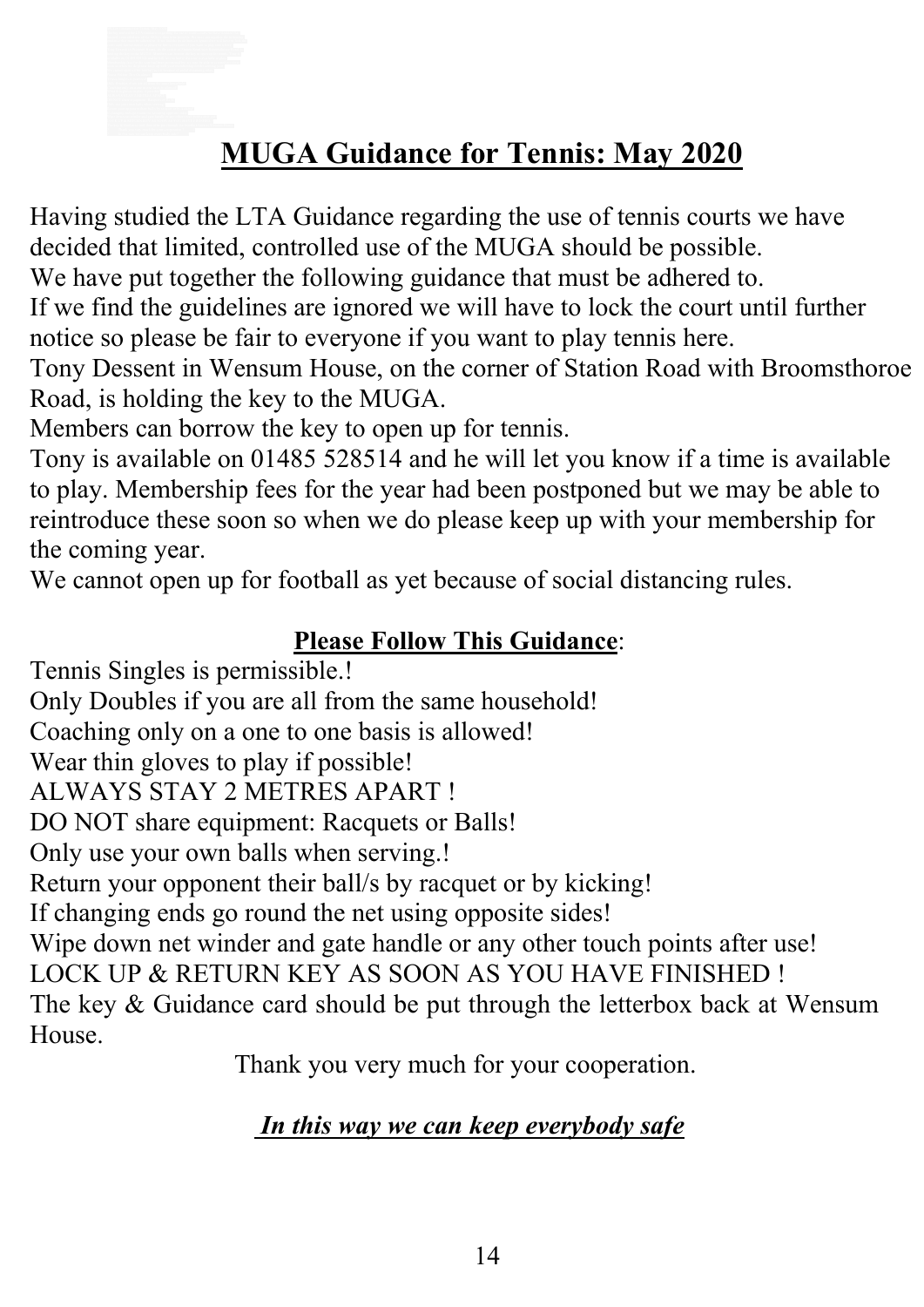#### VOLUNTEERS CAR INSURANCE

Norfolk Police are urging volunteers using their vehicles to offer their services, to ensure they are covered by the correct vehicle insurance policy. Volunteers who are using their vehicles to offer their services are being warned that they may not automatically be covered by their regular vehicle insurance policy.

Although some insurers cover volunteer driving within their regular insurance policies, others may charge an extra premium or impose a higher excess for volunteers who are travelling in their own vehicle. As part of the Road Traffic Act every person who uses, causes, or permits another person to use a motor vehicle on a road or other public place must have a policy of insurance in respect of third-party risks.

Officers are issuing the following advice to volunteers who are using their vehicles to carry out their services: Contact your insurer to find out if you are covered by your regular motor insurance policy.

Always include your volunteer driving miles when declaring your annual mileage to your insurer. If you use a voluntary organisation's vehicle for volunteer driving you should be covered by the voluntary organisation's insurance, but you MUST always check with each organisation to be sure.

If you do not have the correct insurance policy for your specific use of a vehicle, you are committing an offence and could be subject to a fine.

Officers have the power to stop road users and are likely to question their necessity for travelling, advising accordingly.

We may also undertake basic checks to see if you hold a valid license to drive and also that you have the correct insurance cover in place."

#### **MOBILE POST OFFICE OPENING TIMES**

| <b>MONDAY</b>               | $9.20$ am - $10.20$ am |                  |
|-----------------------------|------------------------|------------------|
| <b>TUESDAY</b>              | 9.20am - 10.20am       |                  |
| WEDNESDAY 13.40pm - 14.40pm |                        |                  |
| THURSDAY                    |                        | 9.20am - 10.20am |
| <b>FRIDAY</b>               | 10.20am - 11.20am      |                  |

The Mobile Post Office is parked in the car park next to the village green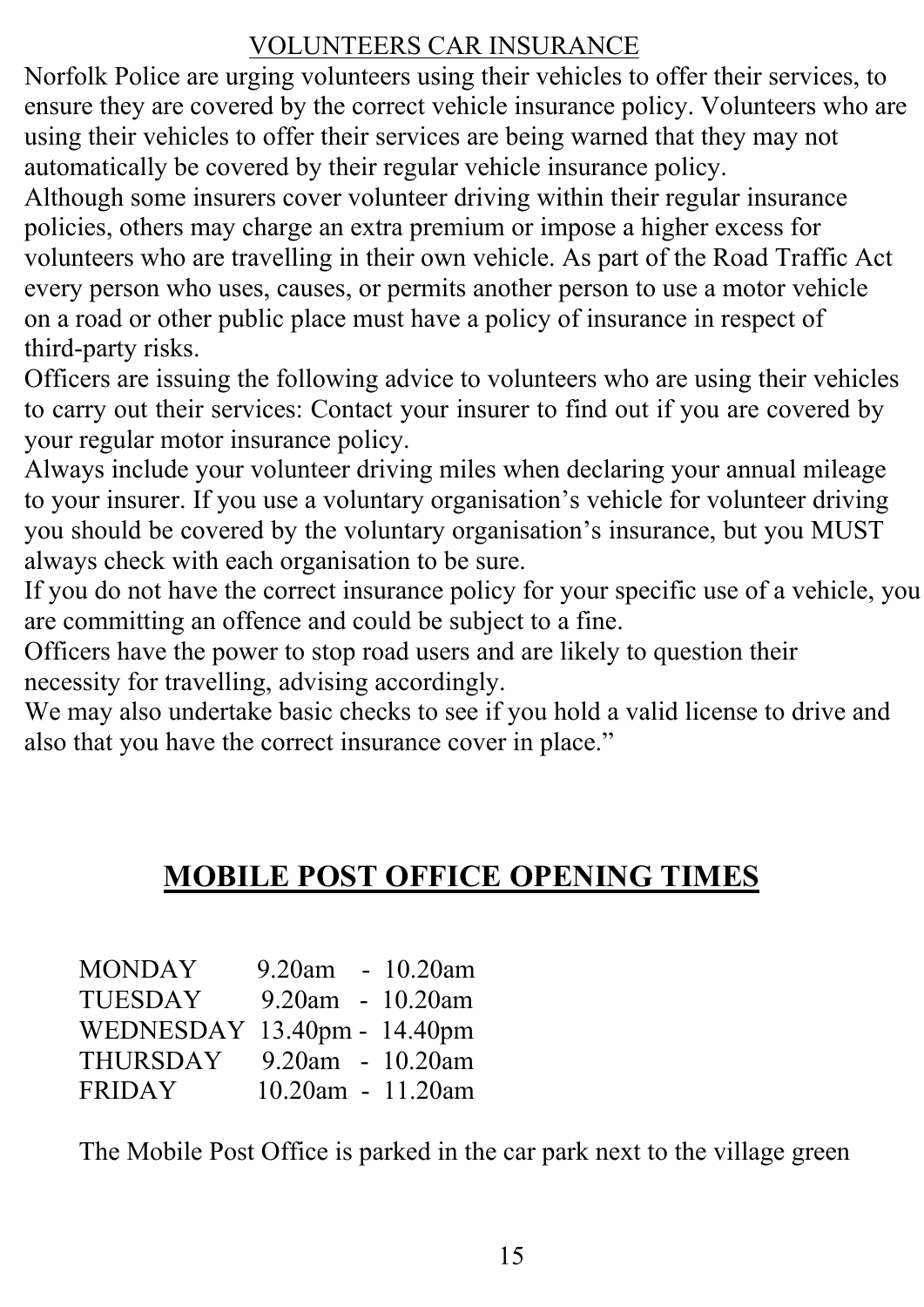#### **Kings Lynn Winter Night Shelter**

Following the national lockdown, due to Covid-19, the King's Lynn Winter Night Shelter building is now being managed by the Borough Council of King's Lynn & West Norfolk. It will continue to be used to shelter existing users of the service until suitable accommodation has been found for those people.

Since the shelter opened on 31 October 2019, the charity has given shelter to 101 individuals. Over 6000 hours of volunteer time has been given, to support the staff, saving an estimated £76,000 in wage costs. The shelter has fed its guests entirely from food given by local individuals and groups. Generous donations from individuals and organisations together with finance from the borough council, central government and grant-making bodies have enabled the shelter to run.

A reception at the Town Hall, hosted by the Mayor, to thank volunteers, staff and partners has been postponed given the current restrictions, but it is hoped that this will take place later in the year.

Lucy McKitterick, co-ordinator of the shelter said, "It has been wonderful to see King's Lynn and West Norfolk come together to support our homeless this winter and we are delighted to be able to support the council by offering the Night Shelter building for this extended service. The current crisis has made the reality of life on the streets a special concern and it is good to see that the homeless will be given this extra help in a time of great need. The running of the Winter Night Shelter has been made possible because people have given sacrificially of their time and resources. Their kindness is a powerful sign of hope in difficult times ".

Fr Adrian Ling, Chair of Trustees, also paid tribute: "This year has been especially challenging, with damage to the building caused by Storm Ciara, and the Covid-19 virus outbreak. The co-ordinator, staff and volunteers have done great work to ensure the delivery of this vital service. We are very pleased that the borough housing department has been vigorous and pro-active in addressing the problems of homelessness, and moved swiftly to provide ongoing provision."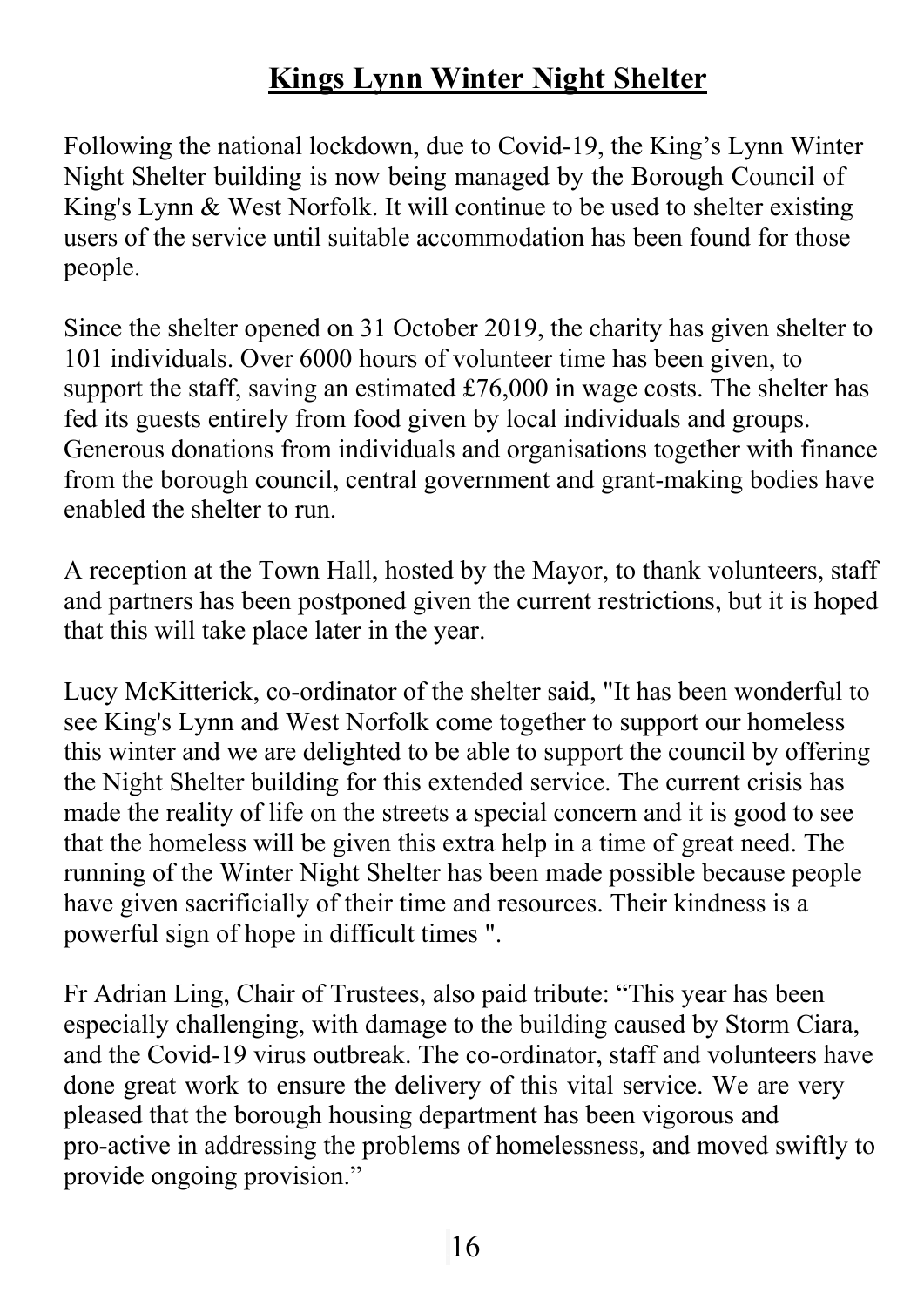Cllr Adrian Lawrence, cabinet member for housing, said: "Once again the work of the Churches Together group has been invaluable at looking after some of the most vulnerable in society through the winter months.

"The Coronavirus pandemic has led to a handover of the building to the borough council. Our housing team will continue to run the service for existing users only until suitable accommodation has been found.

"If you are homeless, or at risk of being homeless, and need assistance please phone us on 01553 616200. Out of hours you should call 01553 616601. To help control the spread of Coronavirus, and to keep our staff safe, we're no longer accepting visits from the public to council offices."

People can also contact the borough council through the live chat option online or by emailing housingoptions@west-norfolk.gov.uk.

For further information please contact: Tim Baldwin on 01553 616506

#### **RECYCLING IN NORFOLK FROM MAY 11th 2020**

Recycling sites that have been reopened are Dereham, Thetford, Caister, Ketteringham, Mile Cross, King's Lynn, Mayton Wood and Hempton

To manage demand and help ensure safe operations the centres will offer a restricted service and:

Require social distancing of two metres by all customers.

Operate on a managed one in one out basis for cars.

Only allow two adults out of a car to unload their waste.

Assistance will not be offered to help empty cars.

Be aimed at cars and car derived vans only to manage demand on the service.

Provide for the disposal and recycling of the main waste streams including green waste, general waste and charged for DIY type construction and demolition waste.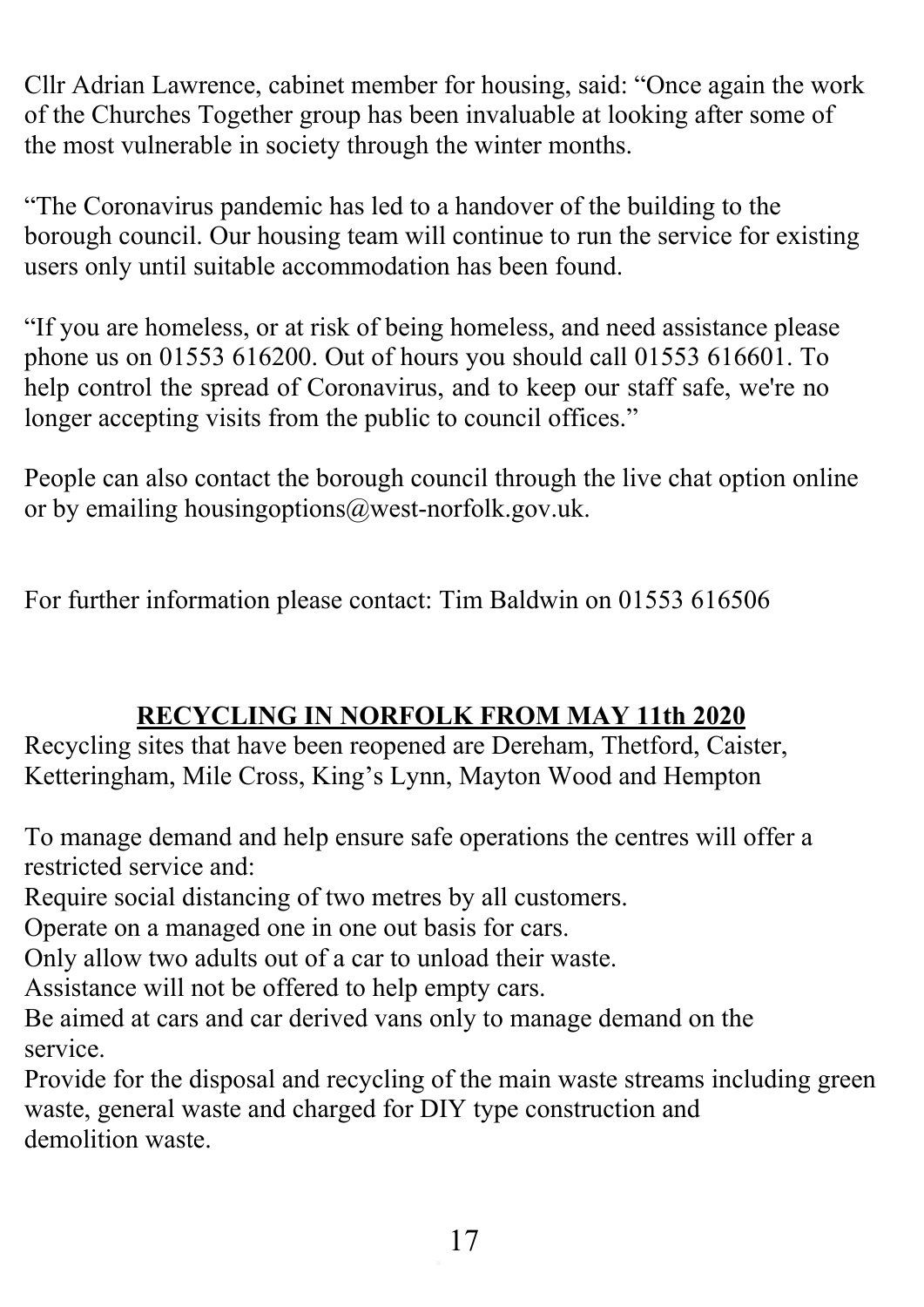#### **Sign up for 24/7 easy access to MyRevenues**

Residents are being encouraged to sign up to My Revenues online service by the borough council. My Revenues lets residents manage their council tax, business rates, BID account or benefit claim through the website at any time that suits them. It's available 24 hours a day, 7 days a week People will be able to view their balance, latest bills, notification letters, see how much benefit they may be entitled to, check when their next payment is due, set-up or change a direct debit, report any changes and more. Details of how to register were being sent out with bills and notification letters from 9 March 2020.

For more information visit west-norfolk.gov.uk/myrevenues or please contact: Tim Baldwin on 01553 616506

#### **Over 75-year-olds Who Watch TV Advised To See If They Can Receive Pension Credit**

The borough council is encouraging over-75-year-olds to check if they're eligible for Pension Credit as this could mean they do not have to pay the TV licence fee when the free licence concession is withdrawn in August. Under current rules everyone aged 75 and over can receive a free TV licence. This will change to only those over 75-year-olds who receive Pension Credit in order to help the poorest pensioners. Cllr Adrian Lawrence, cabinet member for Housing, said: "Age UK say that up to £3.5bn of Pension Credit and Housing Benefit goes unclaimed each year by older people. With the rules changing for over 75-year-olds paying for a TV licence I would recommend that people visit gov.uk/pension-credit and click on the Pension Credit calculator or telephone 0800 99 1234 for advice. "People successful with a claim for Pension Credit can also check to see if they are eligible for other benefits."Across the UK over 1.5 million households with residents aged over 75 could receive free TV Licences funded by the BBC if they receive Pension Credit.

TV Licensing will operate a self-verification system where individuals need to demonstrate their receipt of Pension Credit in order to qualify.

**For further information please contact: Tim Baldwin on 01553 616506** Further details can also be found from the BBC Media Centre: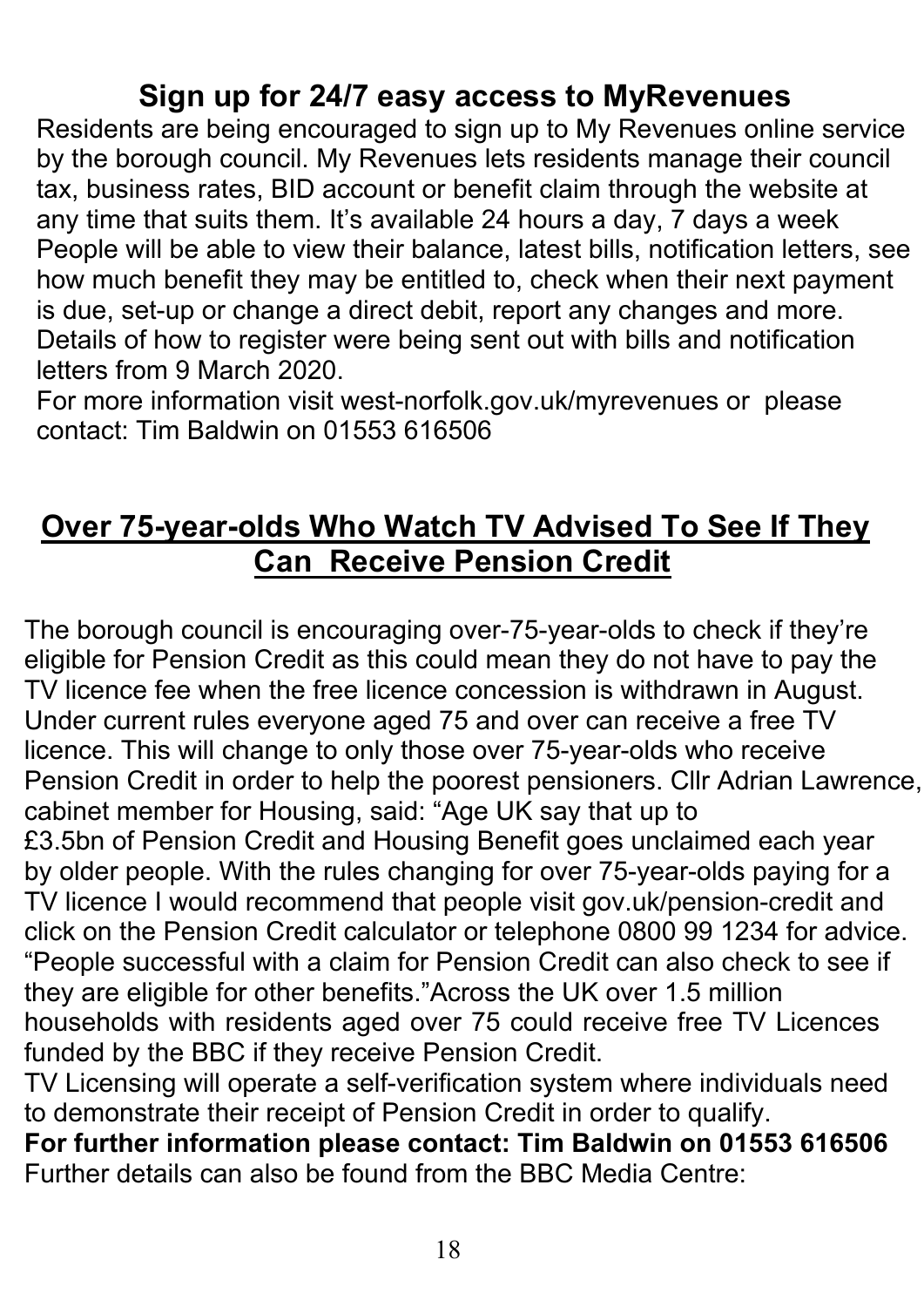| Charity                                         | Remit                                                                                                              | <b>Telephone</b>                                                                           | <b>Email/Web Chat</b>                                                                                        |
|-------------------------------------------------|--------------------------------------------------------------------------------------------------------------------|--------------------------------------------------------------------------------------------|--------------------------------------------------------------------------------------------------------------|
| Age UK<br><b>Norfolk</b>                        | For age 50 and<br>over (excluding<br>Norwich area)                                                                 | 0300 500 1217                                                                              | advice@ageuknorfolk.org.uk                                                                                   |
| <b>Shelter</b>                                  | Housing advice<br>including<br>tenancies,<br>private/social<br>housing, evic-<br>tions, contracts,<br>homelessness | 03445151860                                                                                | norfolk@shelter.org.uk                                                                                       |
| <b>Equal</b><br>Lives                           | For people with<br>mental and/or<br>physical<br>disabilities                                                       | 01508491210                                                                                | $info(\omega)$ equallives.org.uk                                                                             |
| <b>Norfolk</b><br>Communi-<br>ty Law<br>Service | Legal, employ-<br>ment law,<br>family law,<br>domestic abuse,<br>debt,<br>immigration                              | 01603 496623<br>or<br>07900153753<br>(also for What-<br>sApp, manned<br>Tues, Wed,<br>Fri) | info@ncls.co.uk<br>WhatsApp can also be used<br>to send documents<br>07900153753 (manned Tues,<br>Wed & Fri) |
| <b>Norfolk</b><br><b>Citizens</b><br>Advice     | Range of advice<br>including<br>applying for<br>benefits                                                           | 03444 111<br>444. For Uni-<br>versal Credit<br>'Help to<br>Claim' contact<br>0800 1448444  | www.ncab.org.uk and click<br>'email advice'.<br>Webchat available.                                           |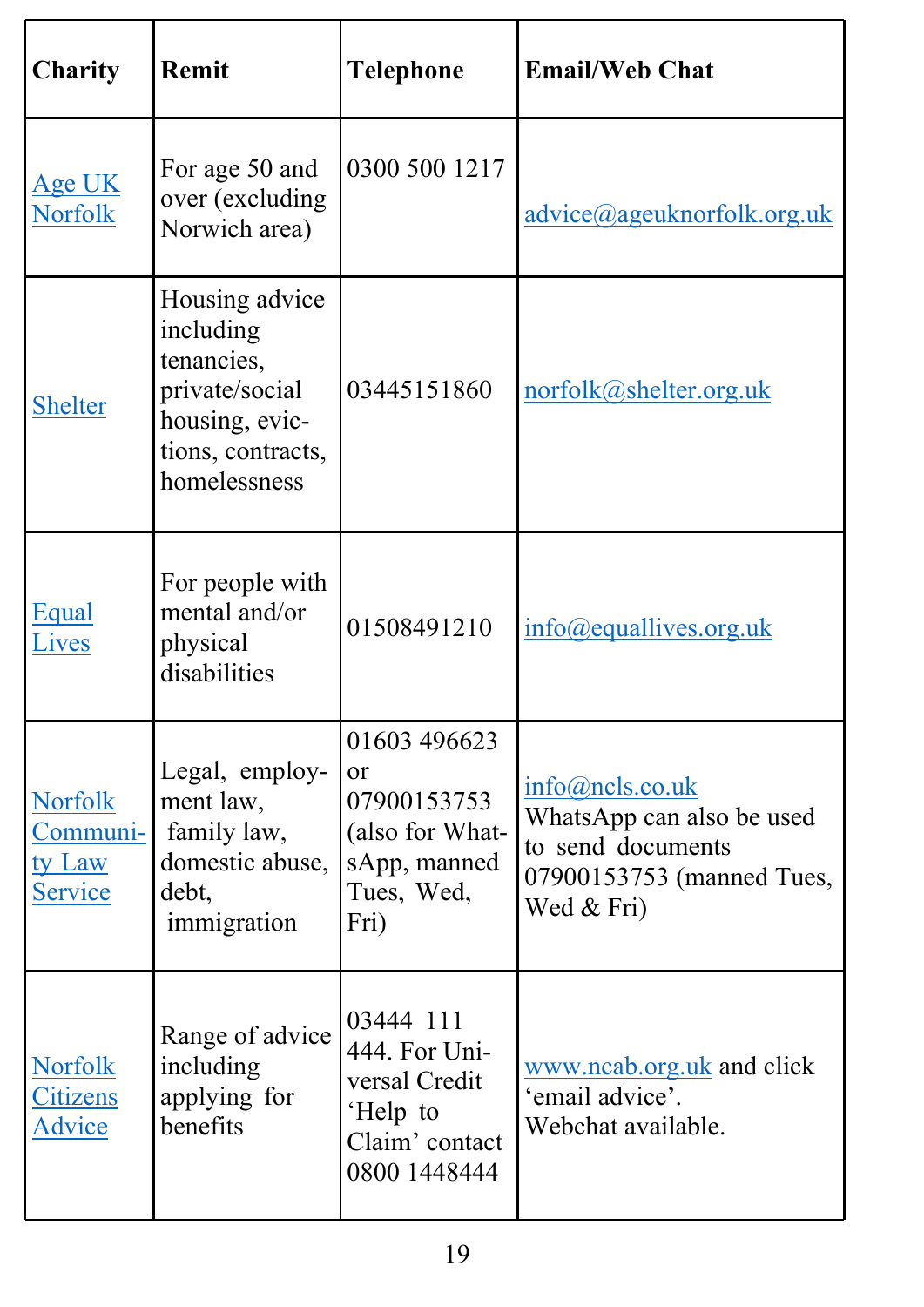#### **Healthwatch Norfolk COVID-19 Engagement Share your experience of accessing information, care and support during COVID-19**

Healthwatch Norfolk are encouraging people to share their experience of using health and social care services since the outbreak of COVID-19, so that constructive and supportive information can be passed on to service leaders.

The spread of the virus has led to unprecedented changes to the way patients and service users receive care: pharmacies are struggling to keep up with demand for medication; many GP appointments have been postponed or conducted remotely; and strict protocols have been implemented in hospitals and care homes to prevent infection.

Healthwatch Norfolk Chief Executive, Alex Stewart said: "For all of us that use local services it is an unusual time, where we have had to adapt to necessary changes quickly.

"It is crucial we do everything we can to enable staff to do their jobs safely and effectively, but it is equally important that we learn from this experience and that public opinion is listened to.

"Whether you have personally used services or look after someone else that does, this is an opportunity for you to have your say."

The survey is an opportunity for you to have your say about anything relating to care and support since the outbreak of the virus, but Healthwatch Norfolk are particularly interested in hearing about:

- ꞏ Quality of local information and advice about coronavirus
- ꞏ Your experience of urgent and emergency care
- Experience of health and social care routine appointments
- ꞏ Communication from NHS Trusts, councils and charities
- $\cdot$  Managing your mental and physical health at home
- ꞏ Advice for individuals and families in self-isolation
- ꞏ Caring for someone in isolation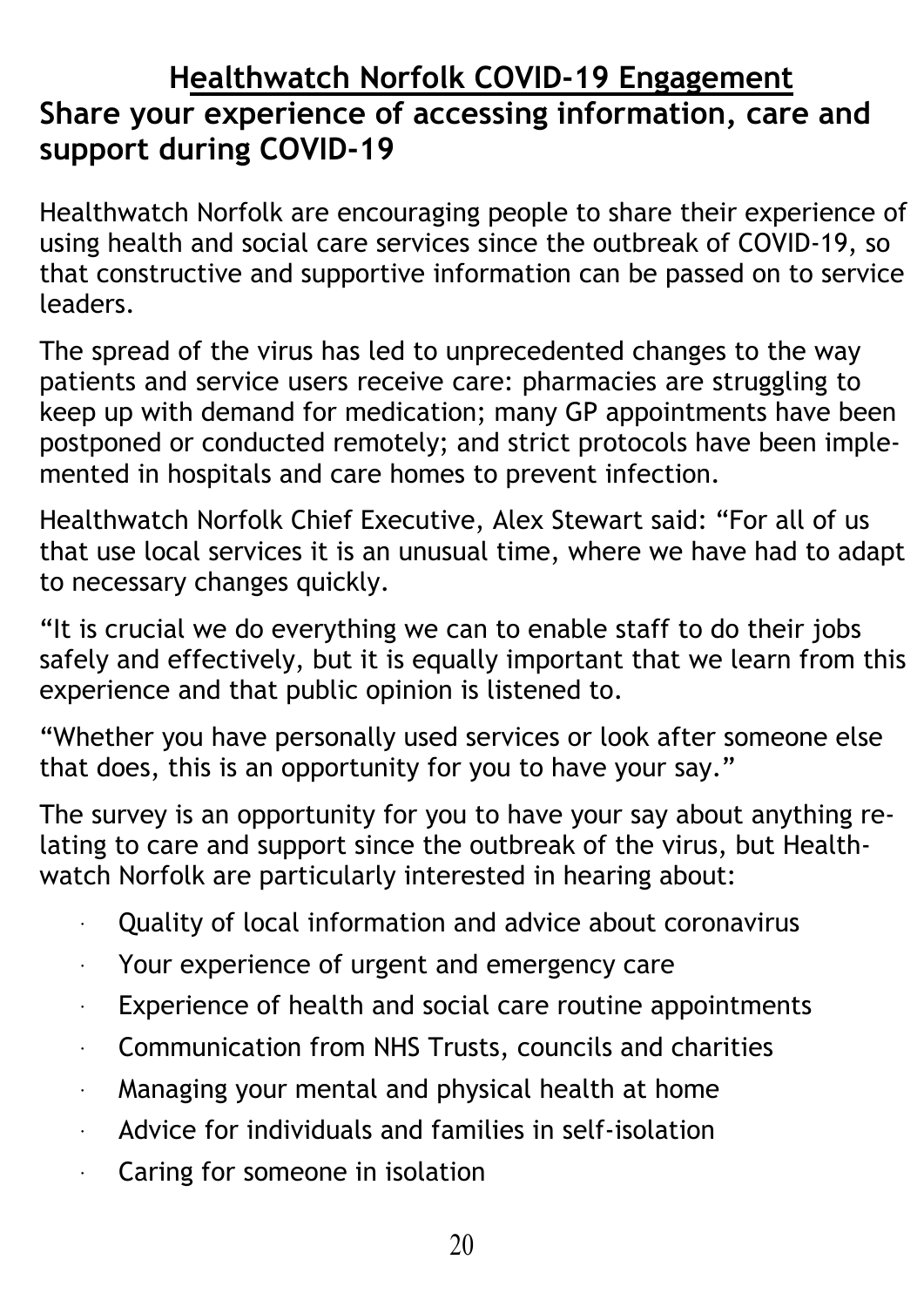Access to dentistry in Norfolk

Positive experiences and messages of support for health and social care staff

As emergency plans to support Norfolk's population are rolled out across the county, Healthwatch argue that listening to the public is pivotal to ensuring that the health and wellbeing needs of people are met.

Mr Stewart reinforced Healthwatch's ability to relay public praise and concerns at this time:

"We have direct links to the public agencies providing front-line services in response to COVID-19, including local authorities, hospitals, GPs, pharmacies and care homes. Our recommendations are taken seriously by service leaders, so every response to our survey will be acknowledged and listened to intently."

The organisation will provide regular updates to leaders so that real-time feedback can be used to positively impact the way services are being delivered.

To take part in the survey, visit

www.healthwatchnorfolk.co.uk/hwn-covid-19-survey/ or contact Healthwatch Norfolk directly on 01953 856029 to share your experience with a member of the team.

### **OPEN AIR MARKETS**

The open air markets return to King's Lynn and Hunstanton

With lockdown restrictions easing across the country, and government advice that markets can reopen, traders are returning to King's Lynn and Hunstanton.

In King's Lynn traders were back in the Tuesday Market Place from June 2nd.

Meanwhile Hunstanton welcomed their traders back from Sunday June 7th to the usual location in the Southend Car Park, off Le Strange Terrace.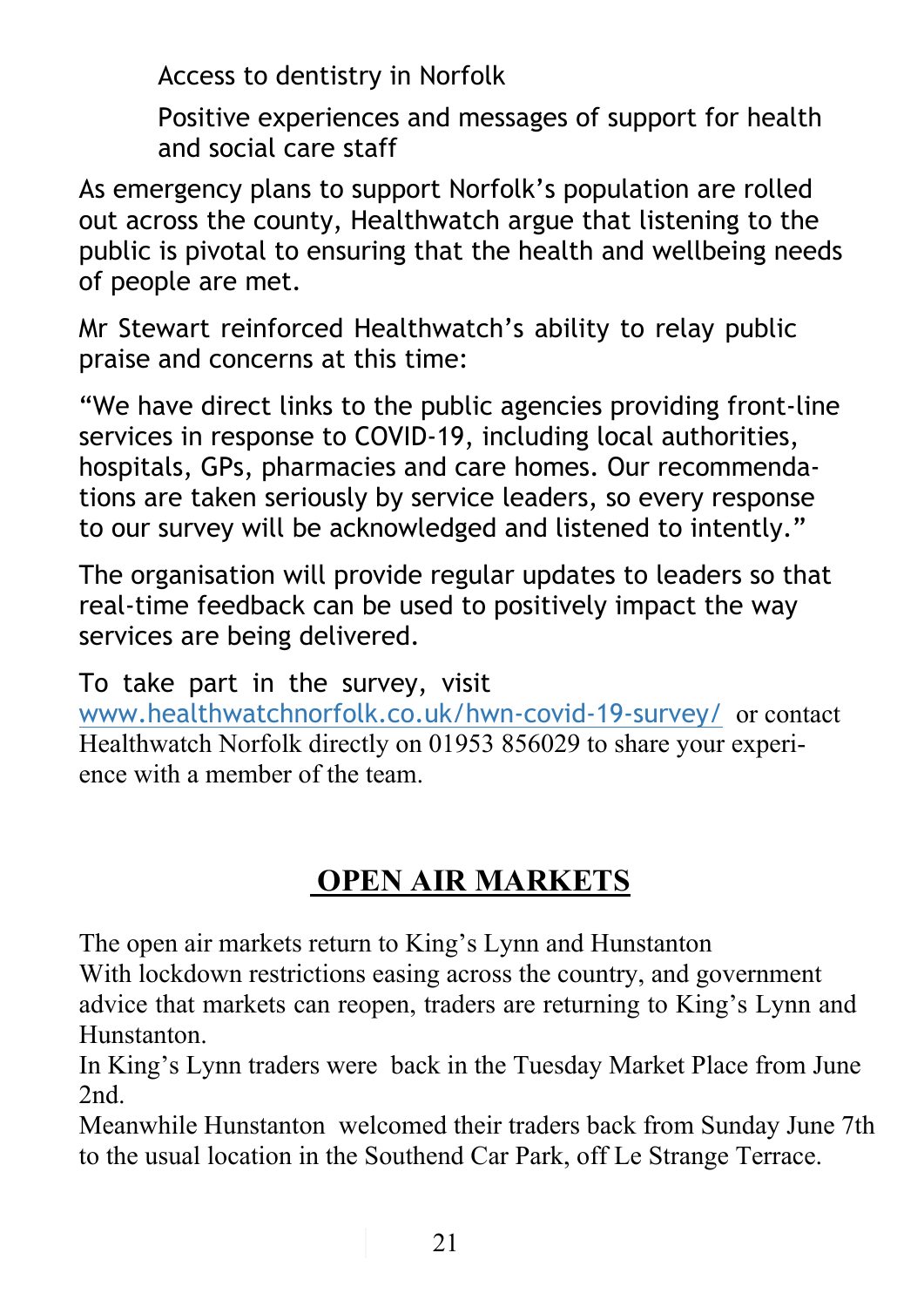#### **SCAMS**

Scammers are continuing to use the coronavirus pandemic to scam people with claims that these offers are 'supporting the Nation' during this time.

If you get a message like this, do not interact with it in any way and do not like or share on your social media profile

#### **Scam Alert** – **Facebook Messenger asking to borrow money**

We are warning Facebook users to be aware of messages from existing Facebook friends sent via the Messenger service which asks to borrow money.

The message will give a reason why the money is needed 'urgently' and will be followed by further messages pressuring the recipient into sending the money. These messages come from a Facebook friend's account but are actually sent by fraudsters who have hacked the friend's Facebook account and taken control of it. If you receive this or a similar message via Messenger, do not interact with the message and contact the friend via another route if possible. Advise them their Facebook profile may have been compromised.

Find out more about keeping your Facebook account secure, including activating login alerts and two-factor authorisation.

#### **Scam Alert** – **text messages claiming to be from PayPal**

With more people ordering items online, we are warning residents about scam text messages claiming to be from PayPal.

A recent example says that 'you have (1) important unread message'. The message then provides a link to 'view & resolve the current issue with your account'.

These text messages are not genuine and are not connected with PayPal.

If you receive this or a similar text message, delete it without clicking on any links. If you are concerned about the security of an online account, contact the provider directly via their genuine website or app.

Never use links or details provided in a text message.

You can report suspected text message scams to us via our partners the Citizens Advice consumer helpline on freephone 0808 223 1133.

#### **Scam Alert- Test and Trace Scams**

There are lots of reports across social media of Test & Trace scams.

Please remember, genuine texts, calls or emails from the NHS service won't ask you for any personal details up front.

You'll be given a unique ID number to log in to the NHS Test and Trace website. **The ONLY official web address for the NHS Test and Trace service is: https://contact-tracing.phe.gov.uk/**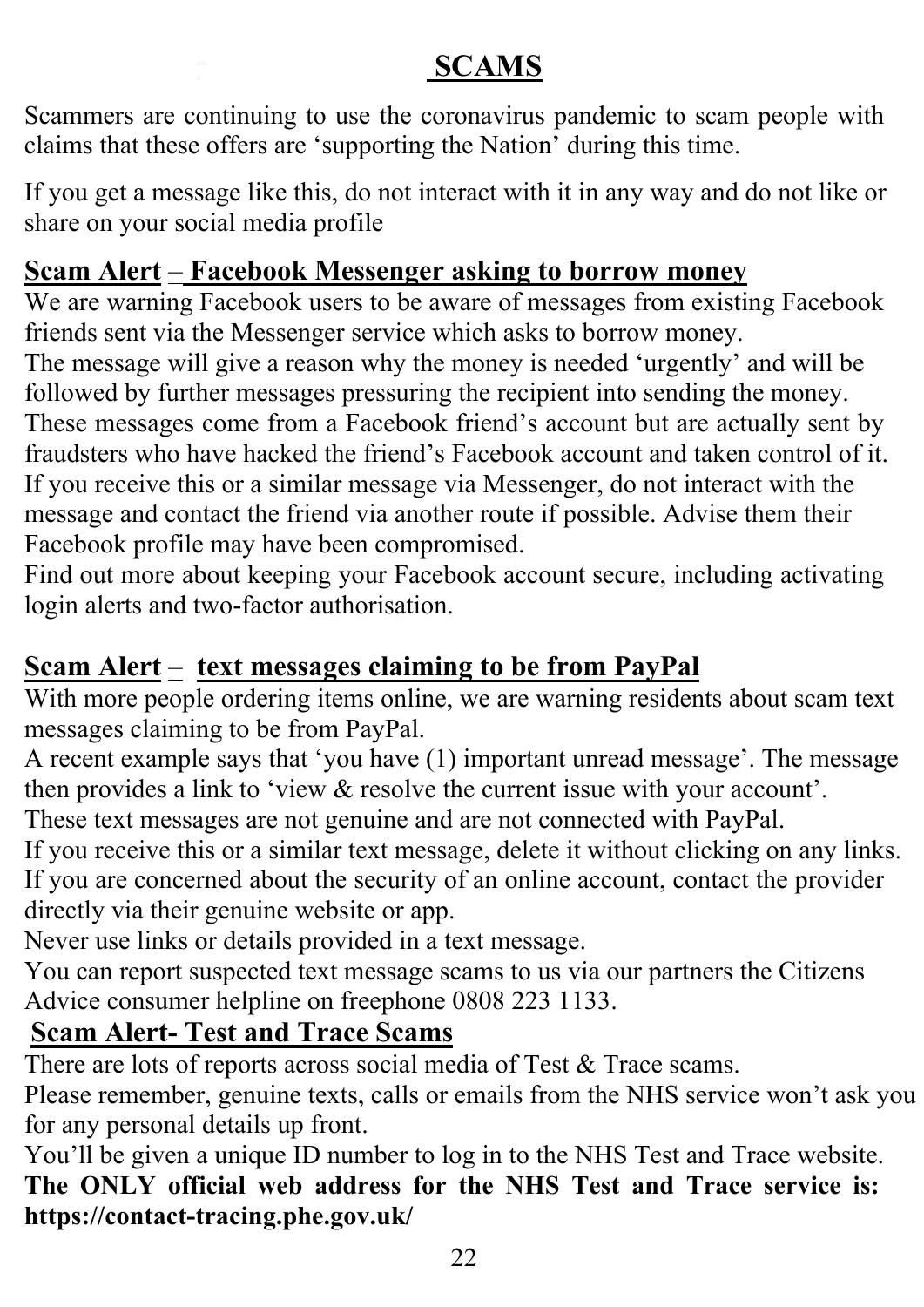**Once you've logged in using your ID, you'll be asked to enter some basic information about yourself including:**

Your name, date of birth and current address

The names of the people you live with

Places you've recently visited

Names and contact details of people you were in touch with around 48 hours before you developed symptoms.

You won't be asked to share this information up front over a call or text, so if someone is asking you for it directly, they are a scammer.

#### **Contact tracers will never:**

Ask you to dial a premium rate number to speak to us (for example, those starting 09 or 087)

Ask you to make any form of payment or purchase a product of any kind Ask for any details about your bank account

Ask for your social media identities or login details, or those of your contacts Ask you for any passwords or PINs, or ask you to set up any passwords or PINs over

the phone

Disclose any of your personal or medical information to your contacts

Provide medical advice on the treatment of any potential coronavirus symptoms Ask you to download any software to your PC or ask you to hand over control of your PC, smartphone or tablet to anyone else

Ask you to access any website that does not belong to the government or NHS

Stay scam aware, and report any suspicious approaches to Norfolk Trading Standards via 0808 223 1133.

\*\*\*\*\*\*\*\*\*\*\*

### **CURRENT SCAMS**

Scam alerts and criminal activity.

 East Rudham Parish Council receive regular information from Norfolk Police about Scams and criminals active in our area. To enable this to be passed on to those living in our village, the information has been put on the parish council website. This is updated regularly as new information is received For more urgent situations, there is a Stop Press section **www.eastrudhamparishcouncil.norfolkparishes.gov.uk** Please have a look